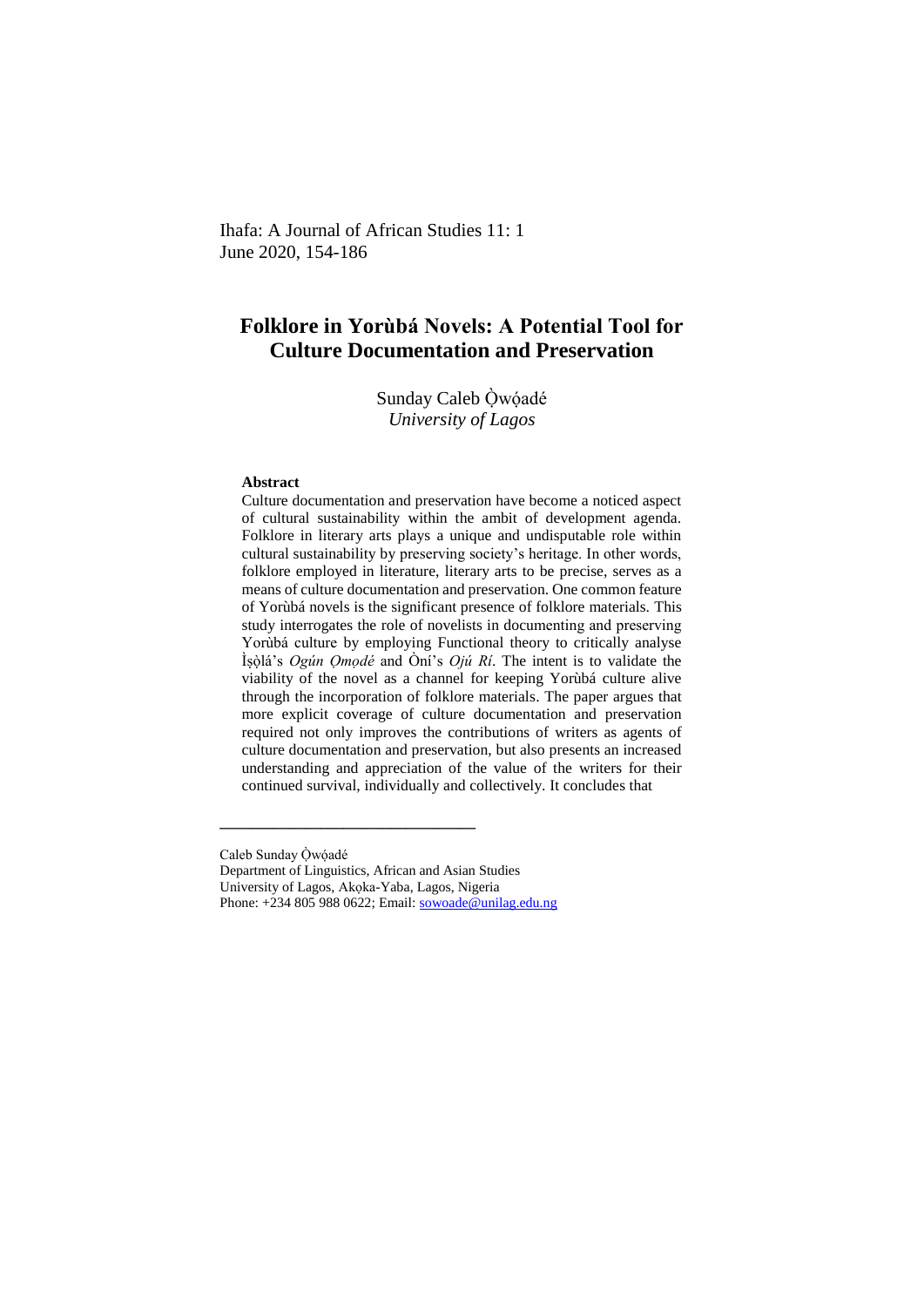employment of folklore in literary arts is a viable way of culture safeguarding which every writer should imbibe.

**Keywords:** Folklore, Cultural sustainability, Yorùbá novels, Functionalism, Incorporation

### **1. Introduction**

Folklore is part and parcel of every oral society globally. It is a larger and wider aspect of human culture that has many genres ranging from oral literature, material culture, traditional life or social customs and traditional dance, music, and festivals. In her recommendation on safeguarding traditional culture and folklore in 1989, UNESCO says "folklore forms part of the universal heritage of humanity and that it is a powerful means of bringing together different peoples and social groups and of asserting their cultural identity''. It is rare to see any phase of tradition and life that aspects of folklore are not touched (Owómóyèlá 1979: 1). However, there is no doubt that oral traditions of several communities in Africa are threatened. Some of these traditions such as languages, skills and practices that formed the root of such communities' culture and identity have already been lost to western education and civilization. The present generation is now on the surface without any connection to its past. Despite that these communities are made up of rich varieties of cultures with their indigenous languages and folklore, yet, the people of such communities are concerned about the loss of the past of their culture because they are solely preserved and taught through their folklore (Haring 2007: 3).

The UNESCO in conjunction with many countries of the world have been making efforts to find ways of bringing attention of people to this loss of culture, and ways to assist communities in taking the needed steps in keeping their oral traditions alive since these traditional resources are part of their inheritance from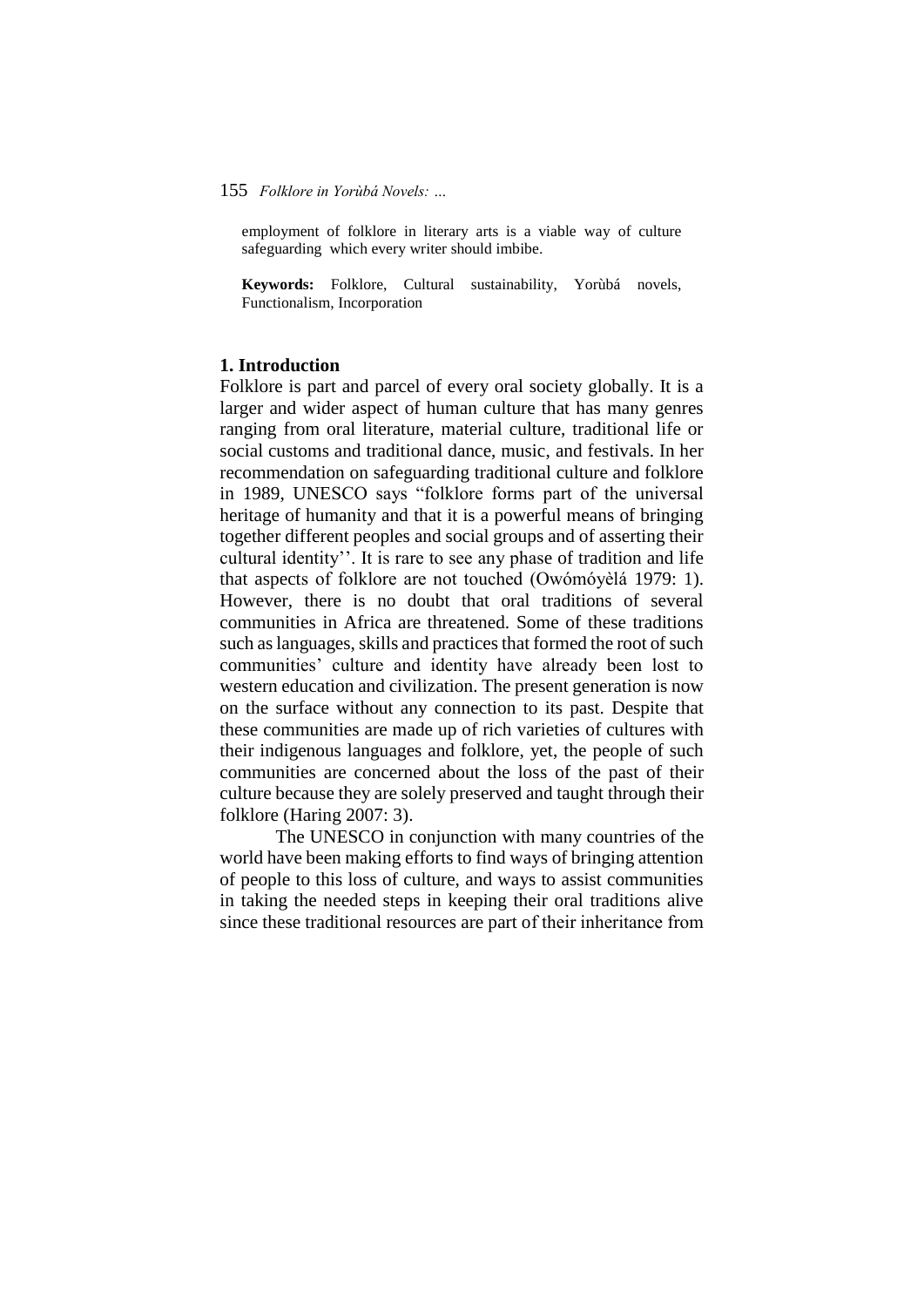the ages that cannot be exempted in building their societies' future. In consonance with the efforts of the UNESCO, these oral traditions of the Yorùbá people are kept alive in some literary arts, more precisely the novels. Reading Yoruba medium novels will make Yorùbá people learn better about their folklore and at the same time keep them alive for the benefit of generations yet to come. This study is an attempt to create awareness for Yorùbá people to know about their folklore kept in the novels written in Yorùbá language and to honour their oral traditions by learning them better since Yorùbá writers have made it easy for the general public to have access to several genres of Yorùbá folklore by making their books tools of documenting and preserving Yorùbá culture.

Some scholars of folklore have worked on Yorùba folklore. Olátúnjí (1987: 7) opines that the genre constitutes the most vital elements of the Yorùbá people's cultural heritage. Whenever any aspects of this culture are handed from one generation to another, three separate items which are material, behavioural, and verbal elements are transmitted alongside with them. Folklore is a tool through which the Yorùbá engaged with themes and issues pertinent to their life contexts. It reinforces the societal values, and speaks to both old and young in the society. Mustapha (1986:25) affirms that it is all about human's lifestyle. It is so because it exhibits wisdom, knowledge, understanding, instruction and life experience of the Yorùbá the way they are happening from time to time. Mustapha explains further that it is an important channel or medium in which Yorùbá people employ in expressing their thoughts about things that are paramount to their existence on earth such as economy, politics and religion.

 UNESCO's 1989 Recommendation on safeguarding cultural heritage notes that folklore role in human society could be social, economic, cultural and political. This study focuses on culture documentation and preservation through incorporation of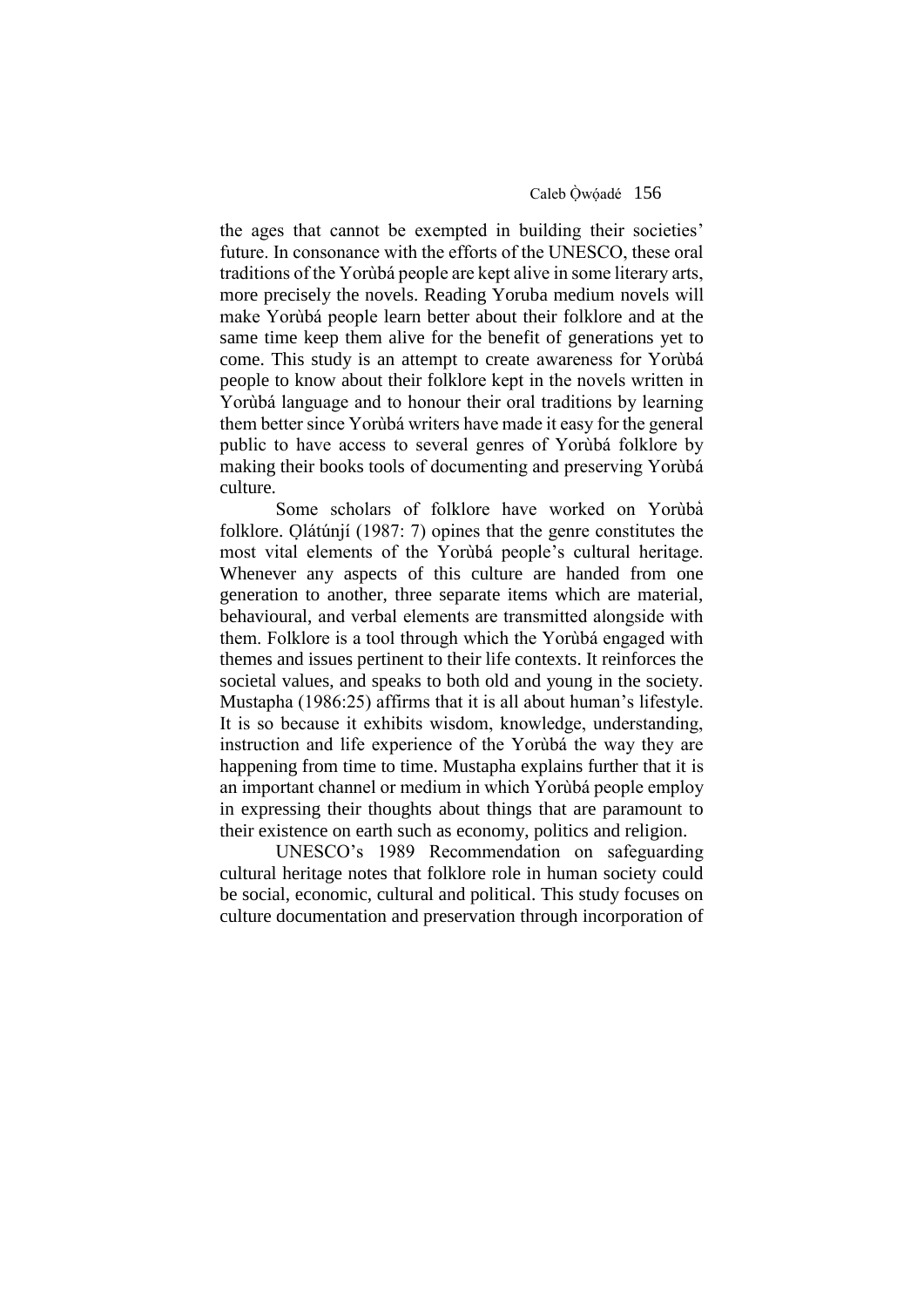folklore materials in the selected Yorùbá novels. The folklore materials considered in the study are *oríki*̀, songs, *Ifá* verses, incantations, folktales, riddles, folksongs, rituals*, Egúngún festival, ìjálá* and other moonlight games. It addresses the cultural dimension of sustainability. It also examines what happens to those folklore genres that are yet to be documented, or unfrequently used in literary works. Yorùbá novelists that employ these materials in their novels do so because they have enjoyed direct contact with oral resources, and they are more familiar with these materials. They also decided to incorporate them in their works to entertain their readers and to make them learn about their society's worldview. Through this idea, Yorùbá culture is sustained, and it contributes to the development sustainability of the nation at large, because, without cultural sustainability, other aspects of development sustainability of the nation have nowhere to go. It is so, because culture is a way of life of every society. Culture is as important to a healthy and sustainable society as social equity, environmental responsibility and economic viability (Hawkes, 2001: vii). As a matter of fact, a sustainable society depends upon a sustainable culture. If a society's culture disintegrates, so will everything else (ibid: 12). This study argues that by collecting, documenting, safeguarding and keeping the material and immaterial culture of Yorùbá alive in literary arts, Yorùbá writers contribute in promoting self-esteem among these populations and social cohesion in their society which is Yorùbá society.

# **2. Related Works**

Various scholars have carried out studies on Yorùbá folklore. These are Bascom (1965, 1969), Babalọlá (1973), Ìṣòḷá (1973), and Ọlátúnjí (1984), Ajíkòbi (2013), and Akínyẹmí and Ajíbádé (2016). They pointed out the importance of folklore branches in their works. Yorùbá novelists who employed folklore materials in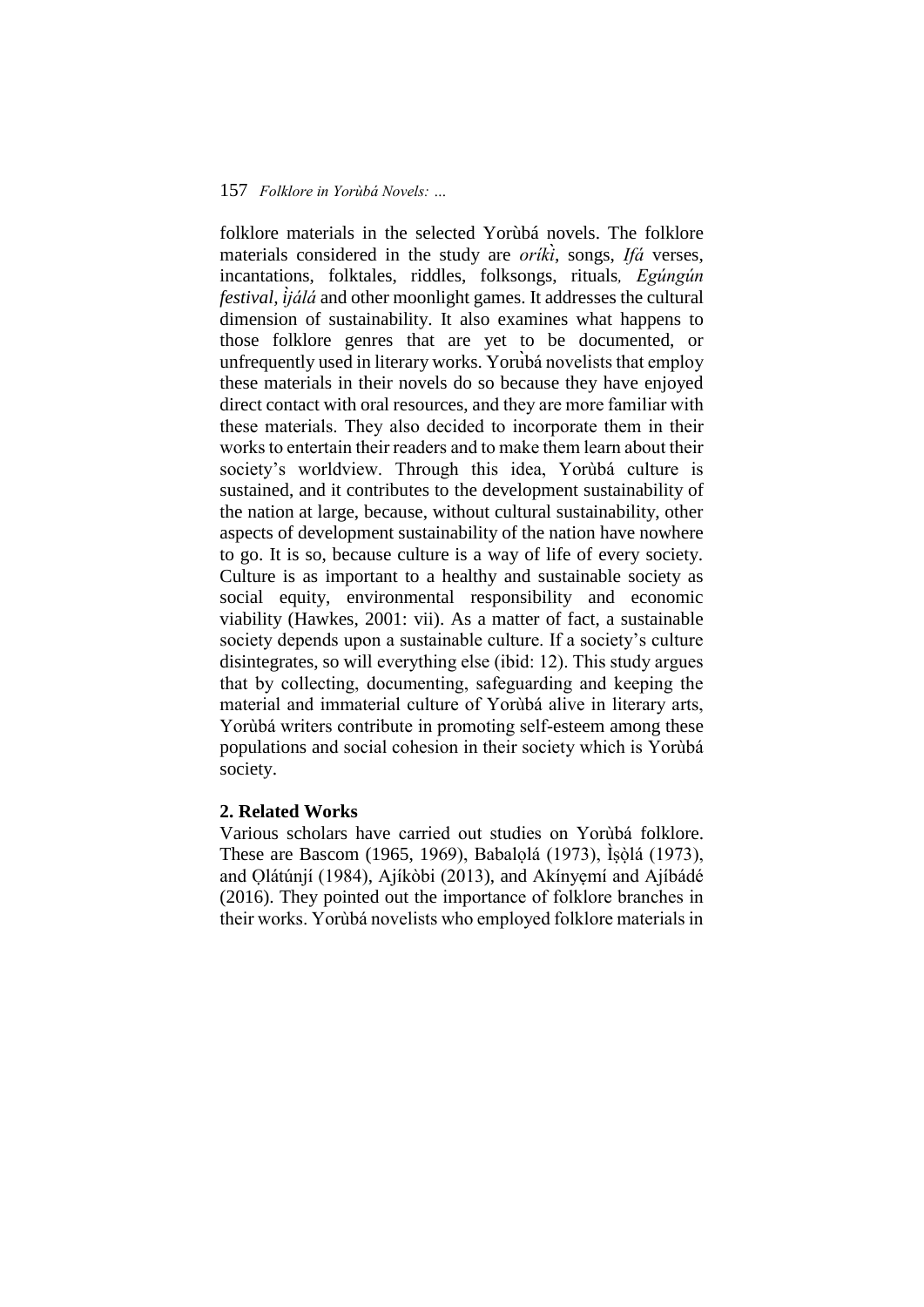their novels also realise the importance of these traditional resources in the society most especially in safeguarding Yorùbá culture. Such writers include Fágúnwà (1950), Ògúndélé (1956), Fálétí (1969), Ògúnníran (1972), Ìṣòḷá (1990, 2008), Òní (2001), among others. Examples of novels that have the significant presence of folklore materials are Ìṣòḷá's *Ogún Ọmọdé* and Òní's *Ojú rí* which are part of the selected novels analysed in this study*.*

Folklore is all forms of prose narrative, written or oral, which has come down the years. It may be folk songs, folktales, riddles, proverbs, or other materials preserved in words or in writing (Ihueze 2015:57). Folklore may also be defined as a learned, traditional responses forming a district type of behavior (El-Shamy 1967: xi). Choudhury (2014:3) claims that "Folklore is found to be a favourite indigenous resource for an African novelist that s/he draws on for molding the aesthetic concerns in novel writing". Folklore is found to play an integral role in the writings of the Yorùbá novelists, though the novelists employ this traditional resource in their writings for different motifs. Yorùbá novelists do not write in vacuum; that is why both Isola (1990) and Òní (2001) are actively alive to their contemporary realities. Both writers showcase the kind of environments that brought them up in their novels. Choudhury (2014:4) opines that "folklore could be understood to denote the traditional expression of a people as seen in their proverbs, songs, tales, legends, myths, and riddles. In the African context, the folklore could be said to form an inviolable part of the life of the community". Yorùbá folklore has highly unique educative and entertaining values. It imports unending knowledge on the Yorùbá history, values and beliefs, morals, and many other indigenous knowledge that uphold the traditions of the people. Emmanuel Obiechina in Choudhury (2014:4) argues that folklore: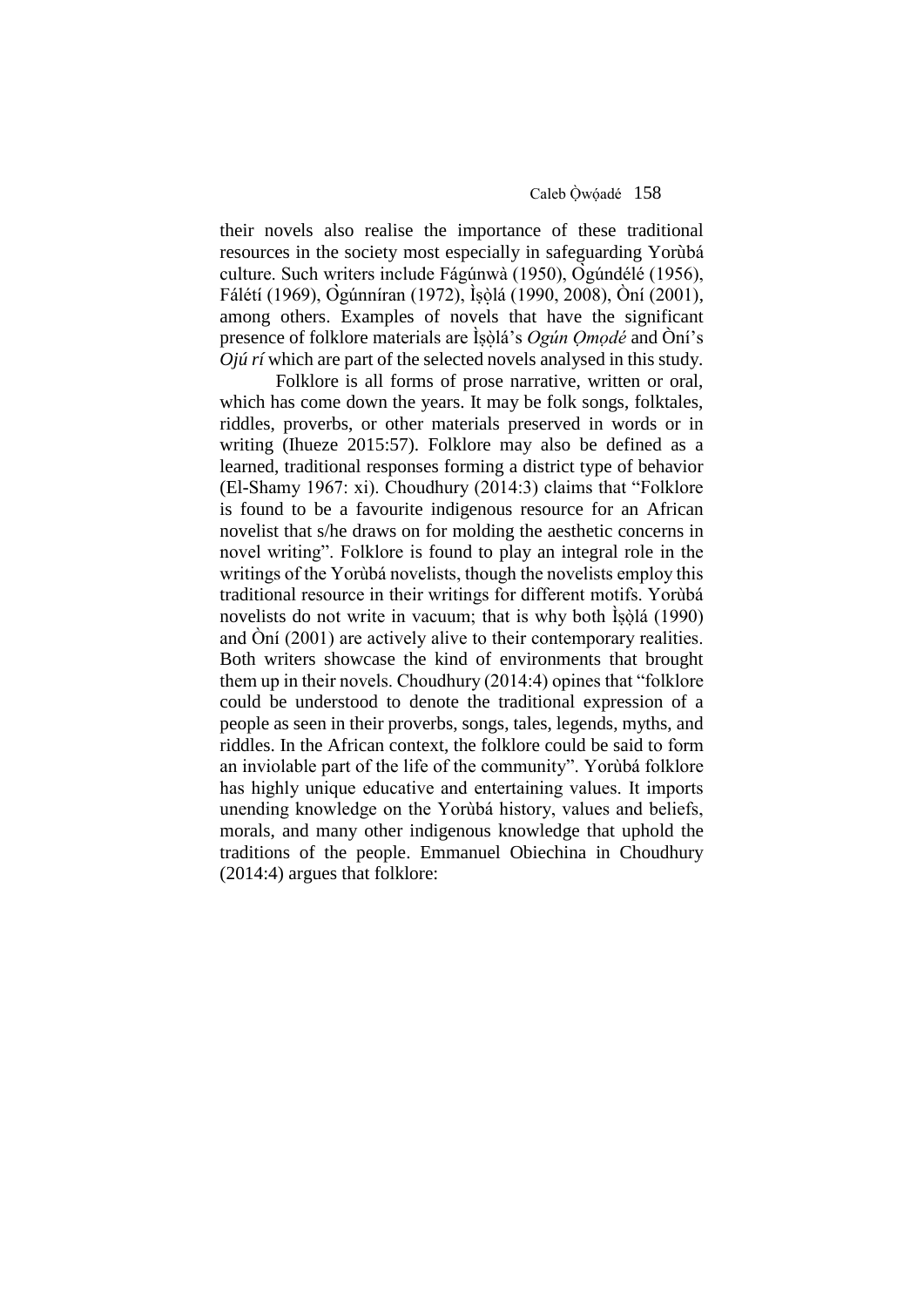embodies the values and attitudes (of a people) in its proverbs and fossilised saying, its belief in myths and religion, and its consciousness of its historical life, collective outlook and ethics, in its legends, folktales and other forms of oral literature.

Going with this claim, it is undisputable that Yorùbá folklore educates members of Yorùbá society in the way of their societal set-up, social values, taboos, sanctions, and lots more.

Folklore has survived in Yorùbá society despite the advent of western writing and the foreign tradition that owns it. Folklore materials such as Ifá verses, oral praise poetry, legends, myths, folktales, folksongs, moonlight games, proverbs, festivals still perform their significant roles in shaping the values, beliefs, traditions, philosophies and worldviews, actions and behaviour of Yorùbá people. Emmanuel Obiechina in Choudhury (2014:5) says

> Traditional forms, rituals, ceremonies provide a framework for experiencing reality. In contemporary Nigeria, these forms continue to mold the sensibility of most Nigerians, not merely of the illiterate majority but also of the educated elite.

Evidently, Yorùbá novelists incorporate folklore materials in their novels, since these elements of folklore are not mere aesthetic device for novelists as said by Choudhury (2014). Choudhury says folklore 'serves as a means to enliven an entire value system and world-view'. However, Ìṣòḷá and Òní's role is that of an artist in his society heading towards educating the general public of their oral traditions, most especially in the changing world we are in. Isòlá and  $\hat{O}$ ní are so committed towards documentation and preservation of Yorùbá cultural values, more precisely the intangible heritage of Yorùbá nation. The novelists achieved this by employing folklore materials like *oríkì, ọfọ̀,*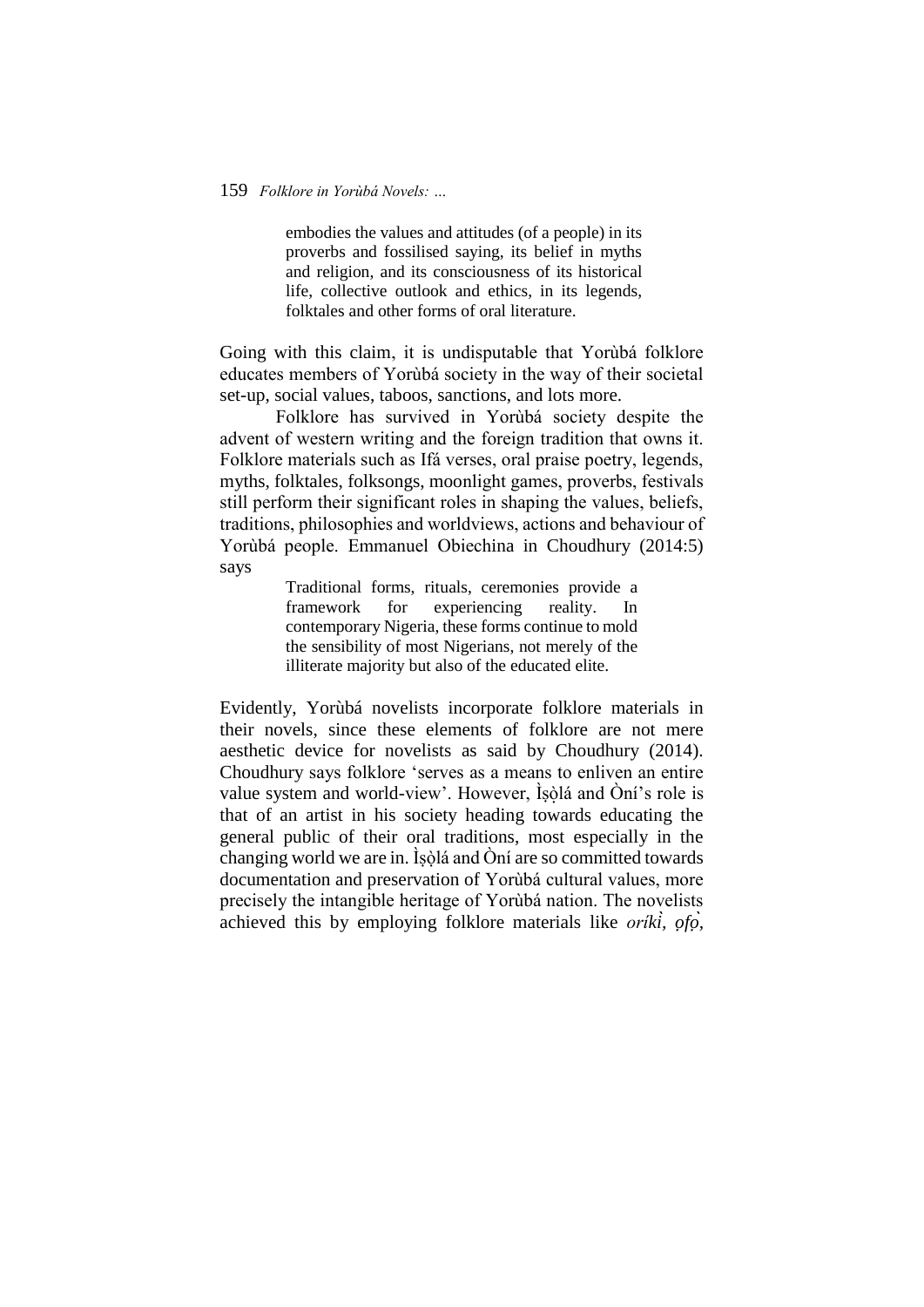riddles, folktales, folksongs, Ifá verses and rituals within the receptacle of the written channel known as novel. They do so because the writers in question believe that these genres are tools through which the Yorùbá engaged with themes and issues pertinent to their life contexts (Adésínà 2017). These folklore materials reinforce societal values and speak to both old and young in Yorùbá society. Also, they exhibit wisdom, knowledge, understanding, instruction and life experience of Yorùbá people the way they are happening from time to time (Mustapha, 1986:25).

Akínyemí and Ajíbádé (2016:295) claim that literary writers incorporate folklore materials in their arts in order to disseminate messages that relate to the way oral artists are using them. Yorùbá novelists that employ these materials in their novels do so because they have enjoyed direct contact with oral resources, and they are more familiar with the materials. Oral resources impact always serve as source of inspiration for the writers rather than mere usage, or employment. Tauire Ojaide in Akínyemí and Ajíbádé (2016:298) agrees that

> writers … are indebted to the oral traditions because they grew up in that tradition. Most grew up in the rural environment and again, most of them have conducted researches on the oral traditions.

For instance, Akínwùmí Isòlá studied Yorùbá genres of incantations and many other oral traditions. Adéléke (2016: 70) affirms that Isòlá's experiences as a child at Lábòdé village via Ìbàdàn is the basis of his *Ogún Ọmọdé.* Kọ́lá Òní also has an oral tradition background because of the environment where he grew up and the kind of parents he has. Since they are familiar with oral resources they are bound to employ them in their literary works in one way or the other. We must be aware that this intuition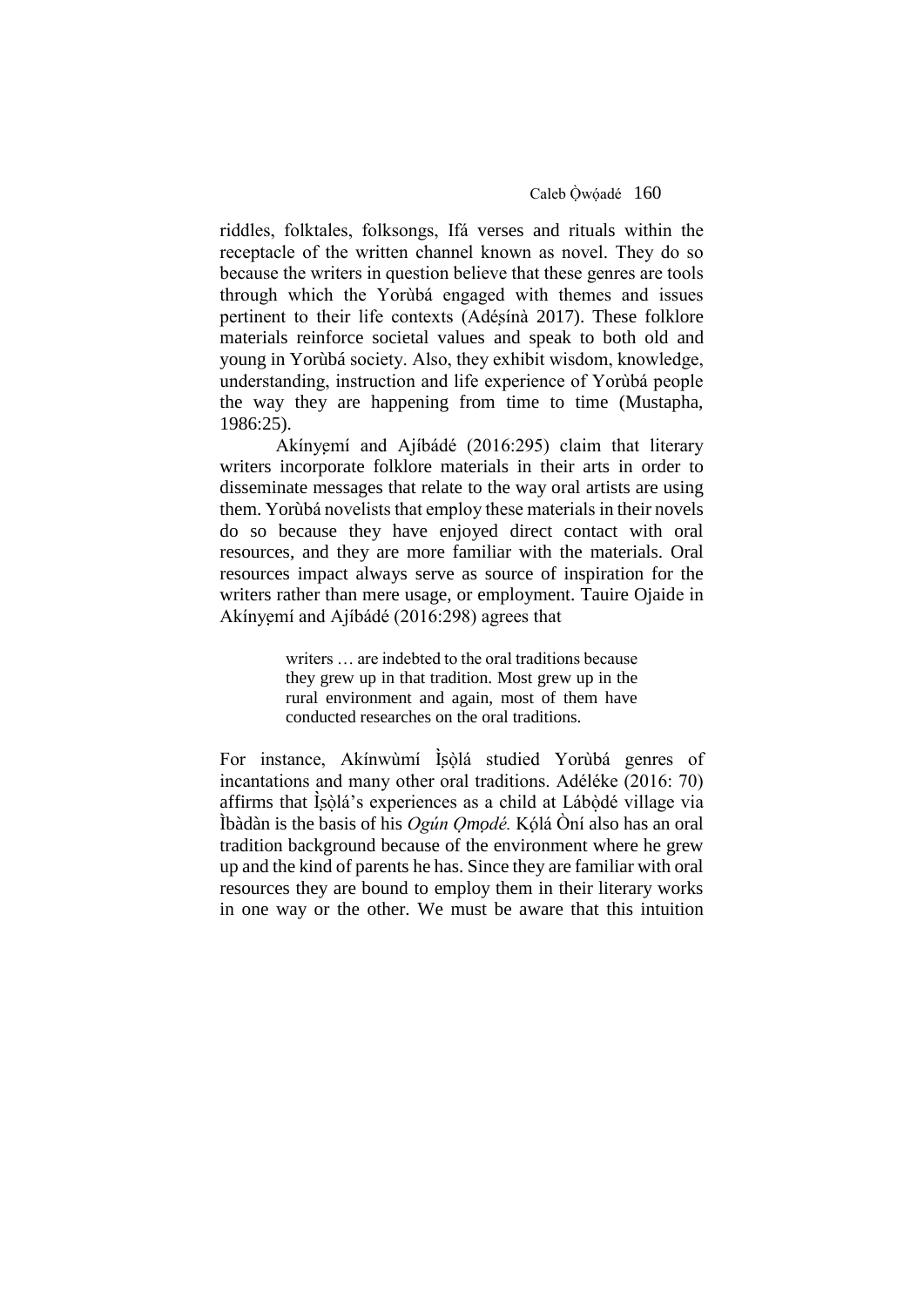cannot be hidden at all, because they are the one that trigger the inspiration needed for writing written literature.

# **3. Methodology**

This study adopts analytical approach for its discussion. This is so because the study focuses on a textual analysis of folklore materials incorporated in the selected novels as a tool for culture documentation and preservation. The traditional resources considered in the analysis are *oríkì*, songs, *Ifá* verses, incantations, folktales, riddles, folksongs, rituals*, ìjálá* and other moonlight games. It analytically studies the selected novels with a view to discuss their viability in safeguarding Yorùbá folklore. Though, Ìṣòḷá and Òní cannot be grouped together as contemporaries, however they both heavily incorporated folklore materials in their novels in such a way that the expression of their socio-cultural ethos reflected in their works. Thorough analysis of their works shows that folklore is a reservoir of Yorùbá cultural ethos that enriches Yorùbá novels, either written in Yorùbá or European languages.

### **4. Theoretical Framework**

The theoretical framework adopted in this study is Functional theory, which deals with the roles of folklore in human society. Functional theory is one of the numerous approaches adopted by the American Cultural anthropologists to study folklore. It concerns with examining the contribution of folklore in the maintenance of social institutions. Among the functionalists are Franz Boas (1858 – 1942), the father of modern American anthropology; Emile Durkheim (1858 – 1917), Bronislaw Malinowski (1884 – 1942), Reginald Radcliffe-Brown (1881 – 1955) and William Bascom (1912 – 1981). The clearest picture of the functional theory comes from William Bascom's work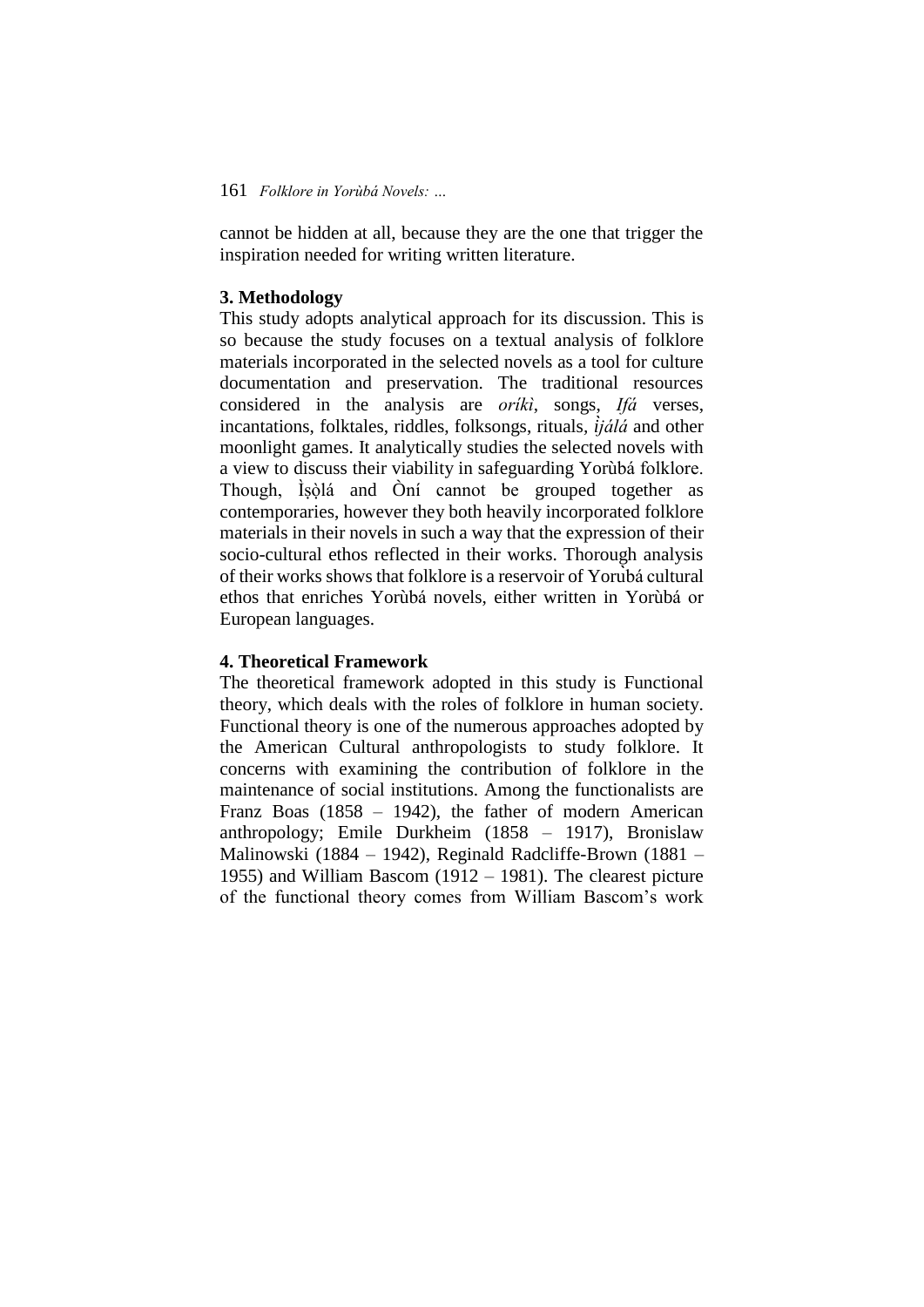cited in Dorson (1972). In his effort to show the function of folklore in human culture, Bascom regards verbal arts as

> the creative compositions of a functioning society, dynamic not static, integrated not isolated, central not peripheral components of the culture

(Dorson 1972:21)

In consonance with Bascom's argument, Glazer (1997) opines that every folklore item must have a function that it performs in human society. In other words, every proverb, tale, folk belief, or ballad should satisfy some important cultural, social or psychological function.

Approaches to functionalism are three; biopsychological approach (Malinowski), Reginald Radcliffe-Brown's approach, and Durkheim and Marcel Mauss' approach. Radcliffe-Brown is interested in the functioning of the social structure while Malinowski's interest is on the individual and thereby deemphasises the importance of the social system as having a reason of existence beyond that of the individual. Glazer (1997) is of the opinion that

> the needs of the individual are satisfied by the social structure of his or her culture, whose function it is to satisfy those human needs.

In other words, there is a need that every social institution has to satisfy such that every item in every culture is not left out as well. That is, every folklore material has a function to perform both at the level of the individual and the society. According to Malinowski, the focus of inquiry through functional theory should be on the survival of a group as a whole rather than taking the explanation of surviving relics in modern life as important as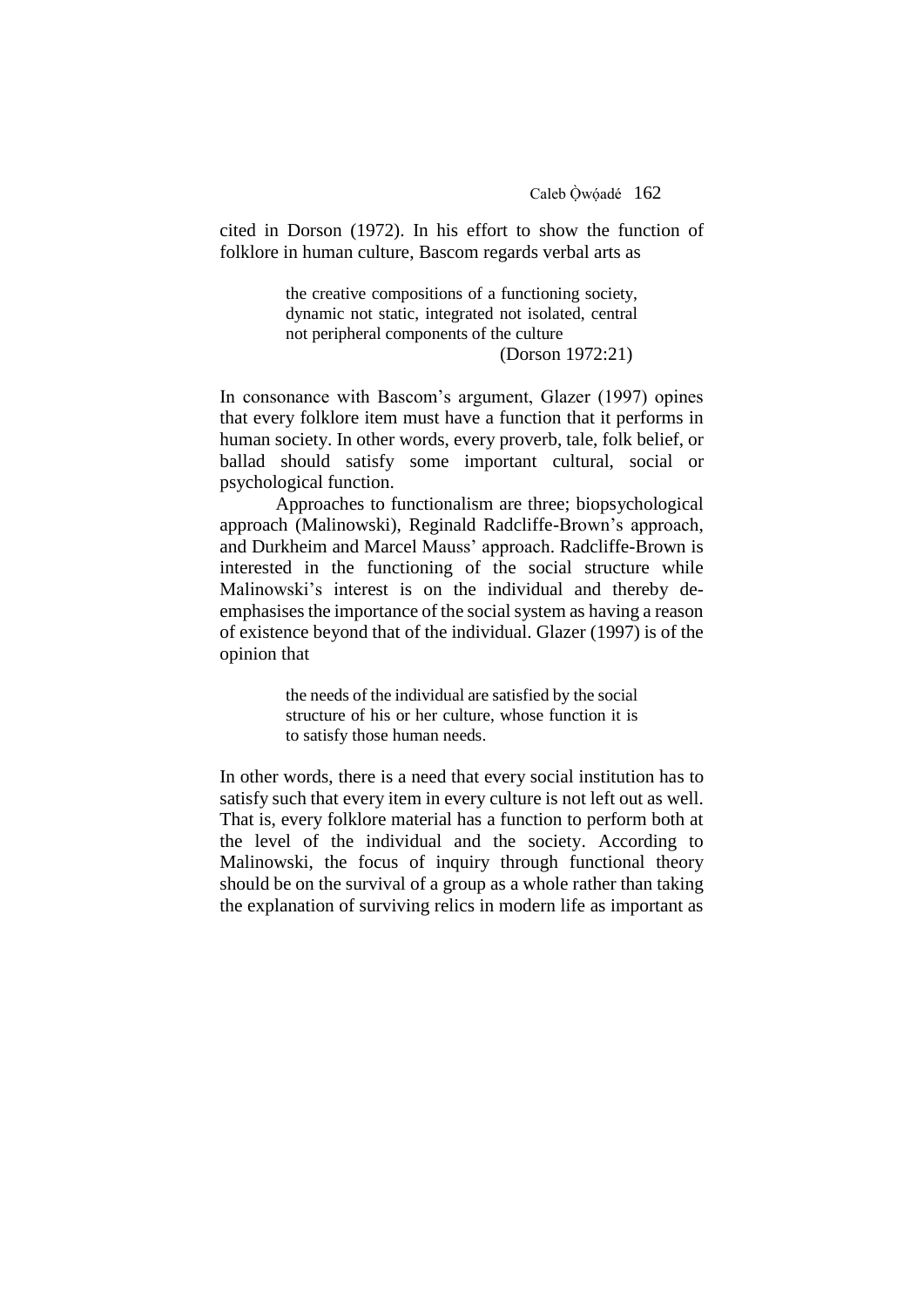cultural evolutionary theorists suggested in their arguments. Simply because he believes that every single element in culture, such as folklore materials under study, is a contributing factor to the maintenance and continuity of social groups. Meanwhile, Ben-Amos (1976:223) makes it clear that 'the functional approach is concerned not with what genres are, but with what the members of the society say they are'. Due to the aptness of Molinowski's approach to the study of folklore, it is considered as the working theory for the discussion in this paper.

### **5. Data Analysis and Discussion**

The Yorùbá literary artist does not believe in the art for art's sake. Rather, the message, to him/her, is so important that the mode of effective transference also becomes very important. If the mode of presentation is beautiful, the chances are that the message itself will be remembered (İşòlá 1998:1). This claim is very apt in considering the messages that the novelists of the selected novels tried to disseminate to their readers through folklore materials incorporated in their works. Incorporation of oral traditions in their arts is so essential, and the materials are presented in unique ways such that the messages in the novels stick to the minds of their readers. They do so because they apparently still see themselves as members of the group of traditional artists who are regarded as watch-dogs on society's morals (İşòlá 1998:4). The only way this could be done is to document and preserve folklore in their literature. Isòlá and Oní have no regard for language simplification because of their readers. The duo use words, proverbs and other folklore elements correctly and accurately to suit their stories, not the readers as we notice in most of the novels of other Yorùbá writers.

Folklore incorporation in Yorùbá novel is a strategy in which Yorùbá culture is being documented and preserved by the writers. Ìṣòlá and Òní's novels show that both Yorùbá oral and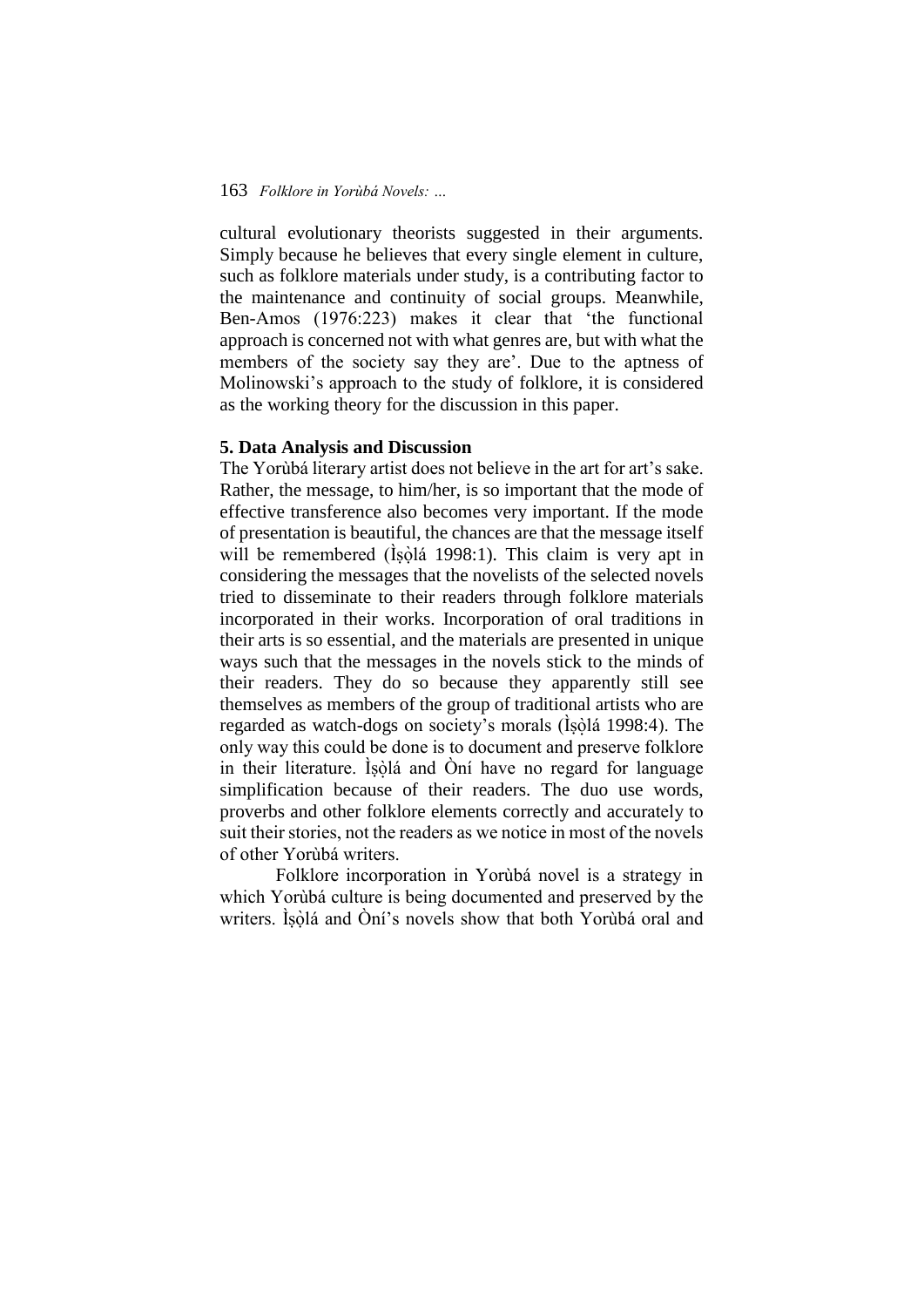written literatures are mutually exclusive ways of narrative, as well as mutually sustaining. Writers incorporate folklores in plays and novels not only to enhance the understanding and entertainment of their readers, but also to preserve their culture for future generation. Folklores used in creative works of African writers do not occur by accident rather they were being used for specific roles and significance which they perform in the culture (Ihueze 2015:61). Folklore incorporated in Yorùbá novels makes reading them pleasurable. They also mark the structure of the story in the novels in a clear and attractive way. They serve as an integral part of the novels, and the novelists make oral traditions alive in recreated form. Some of these folklore materials such as songs, riddles, folktales provide a participatory avenue for the readers that Ihueze calls 'audience participation'. When the narrator of a literary art introduces songs, the audience then assist him to produce the chorus, and such literary art makes the readers to develop a pleasurable reading habit. These are the significant functions that the incorporated traditional resources performed in the selected novels. Both writers used their novels to teach Yorùbá oral literature to their readers. How the novelists used the materials are discussed in the following sections.

# **5.1. Folklore in Ìṣòḷá's** *Ogún Ọmọdé* **5.1.1. Oríkì (Panegyric Poetry)**

*Oríkì* is one of the folklore materials that Isòlá incorporated in his novel. *Oríkì* is regarded as a poetic phrase which is used to describe or praise (Ulli Beier and Gbàdàmósí 1959:12). We observe that Ìṣòlá employs ̣ *oríkì* in *Ogún Ọmọdé* because he believes that it may soon go into extinction if care is not taken. Hence, he puts it into the mouth of the children for them to teach themselves (Akínyẹmí and Ajíbádé 2016). Akínwùmí Ìṣòḷá in Akínyẹmí (2008: 441-442) states reasons why Iṣọla always incorporates folklore materials such as oríkì in his creative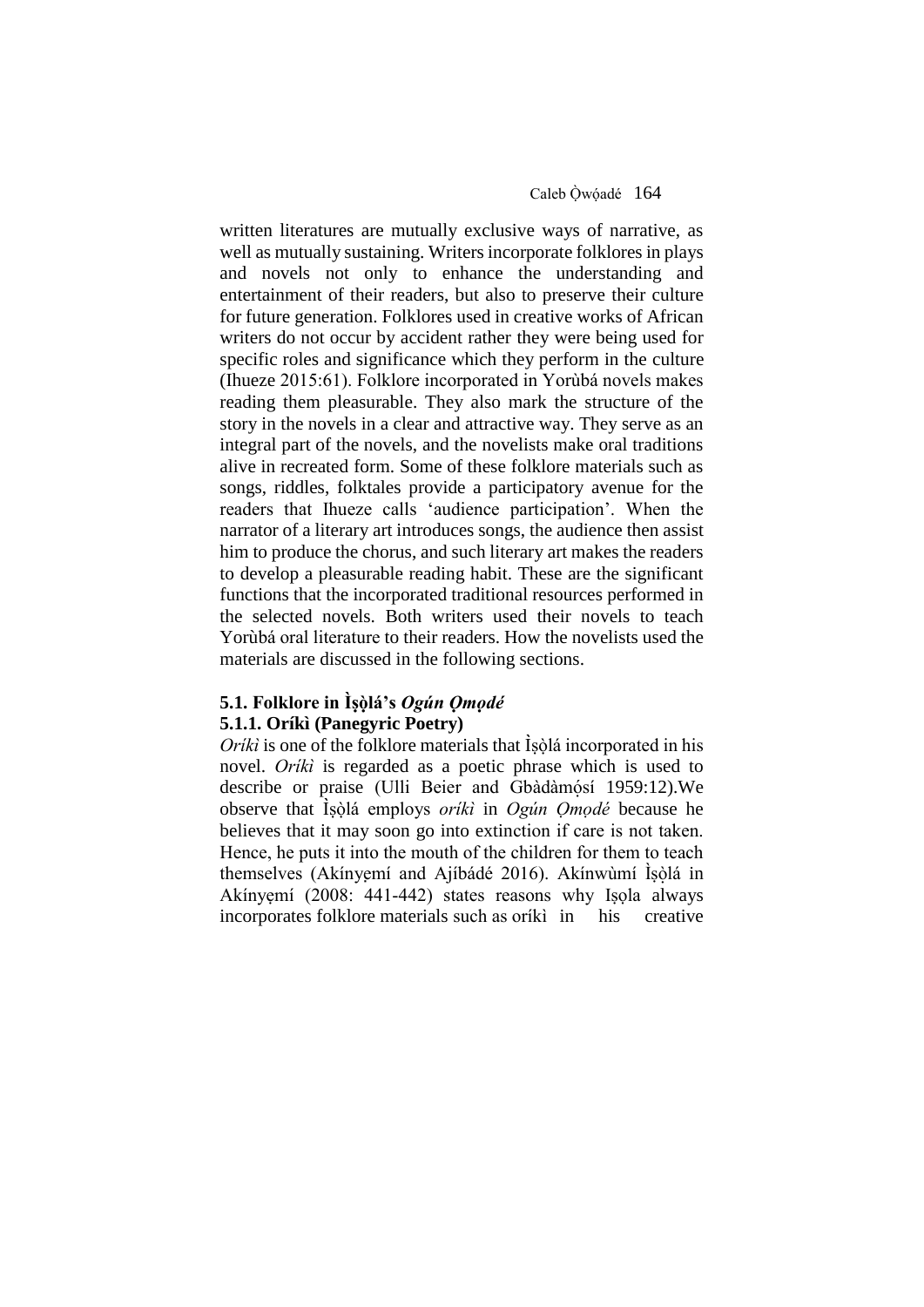writings. He says there is a need for a writer like him to go back to the teachings in Yorùbá culture because many people including children are alienated because their parents have refused to teach them the values in Yorùbá culture. The children now depend on the information they get from internet and other mass media. Isòlá sees his creative writings as a way of bringing such children back into the culture in such a way that they would enjoy. That is why he takes pleasure in incorporating Yorùbá oral literary and cultural materials in all his creative writings including *Ogún Omo*. Anya (2018: 24) confirms that eulogy is an essential aspect of praise poetry. In other words *oríkì* is designed to eulogise the irtues of the subject either human or nonhuman. Also, the Yorùbá use oríkì to correct bad behaviours in their community. It invokes the qualities of the subject via figures of speech such as allusions, metaphors, simile, and onomatopoeia. There is a lineage praise poetry of the narrator (Délódún) that his mother rendered when the boy was going back to school after a long vacation he spent with his parents in the village  $(\dot{\text{ls}}\dot{\text{ol}}\dot{\text{a}}\ 1990:141-143)$ . The reader is informed in the *orikì* rendered by Délódún's mother that the narrator originates from  $\hat{I}$ *<i>l*òkó lineage and how powerful his forefathers were. Ìṣòḷá also tells us through the praise poem that *Olúgbọ́n, Arèṣ à* and *Onílòkọ́ ̣* were siblings (p. 142). Some of the noble things that Délódún's ancestors did was brought to the fore in the *oríkì*. Good virtues and traditional values and practices are appreciated in the *oríkì* presented in the novel.

# **5.1.2. Ọfò ̣(Incantation)**

Incantation is used among the Yorùbá to command or authorise spiritual agents to do certain things for someone. In other words, it is a means by which the chanter wins the spiritual agents to his/her side (Orímòògùnjé 2004: 51). There are several kinds of incantations that serve different purposes in Yorùbá society. Some are used for healing while some are used for negative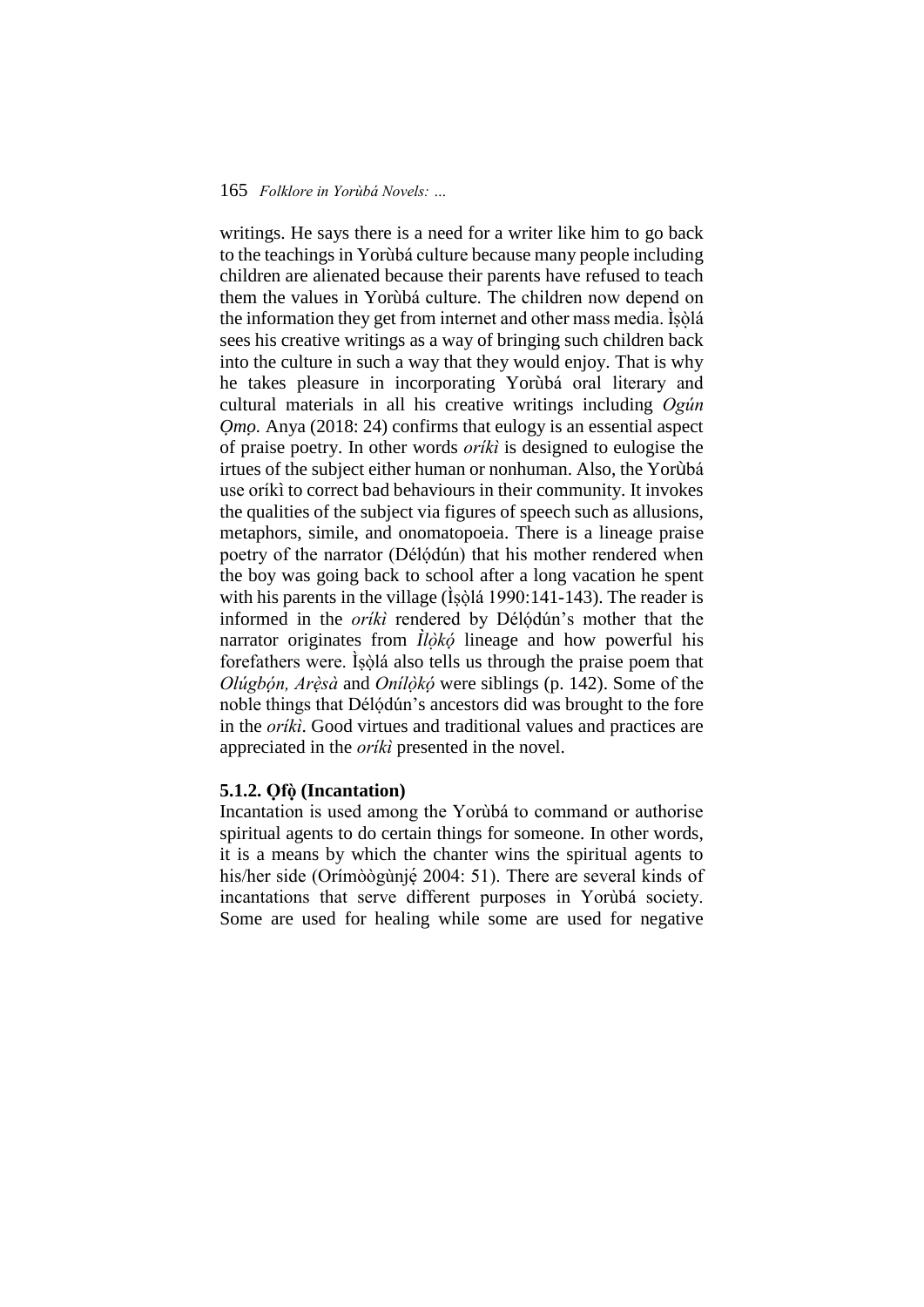Caleb Òwóadé 166

intentions, which are meant for evil purposes especially when the user has the intention of punishing someone who may have offended him/her. Incantations can also be used to ward off evil from oneself, to secure the love of people, blessing or benefits (Ọlátúnjí 1984: 147). In line with Ọlátúnjí's claim, incantation presented in the novel is employed by the children to ward off punishment that they may face at home for playing hard games in the bush. When the children were thinking on how to escape punishments at home by *Baálé* whio saw them playing hard games in the bush, Dolápò remembered an incantation that an Ìlọrin man taught him. The man told him to use *ògúlùtu* (clod of earth) whenever he needs the effectiveness and efficacy of the incantation. The incantation must be chanted on the *ògúlùtu* which would be smashed on the ground for it to scatter into pieces. If it scatters into different parts, then there would not be any problem at home, but if it does not there would be punishment for them at home. Since none of them wanted to be punished at home, they did according to Dolápo's advice. The incantation goes thus:

*A kì í torí gbígbó pajá, No one kills a dog because it is barking, A kì í torí kíkàn ká pàgbò, No one kills a ram for its horn fighting, A kì í torí rúkọrùkọ pòrúkọ No one kills a he-goat for its unpleasant behaviour E rín lọmọdé é rín kowó, ̣ Children laugh when they see money E ṛ ín làgbàlagbà á rín kọmọ Elders laugh when they see a newborn baby tuntun, E ṛ ín ni kí wọn ó rín kòmí lónìí. They must laugh when they see me today.*

Iyìọlá and Délọ́dún smashed their *ògúlùtu* on the ground, and it scattered into pieces, but Dolápo's own did not scatter rather it rolled on the ground. This incident created great fear in Dolápo's mind that there would not be a way of escape for him from punishment at home. Fortunately, Baálé did not inform their parents about their deeds when he got to the village. Isola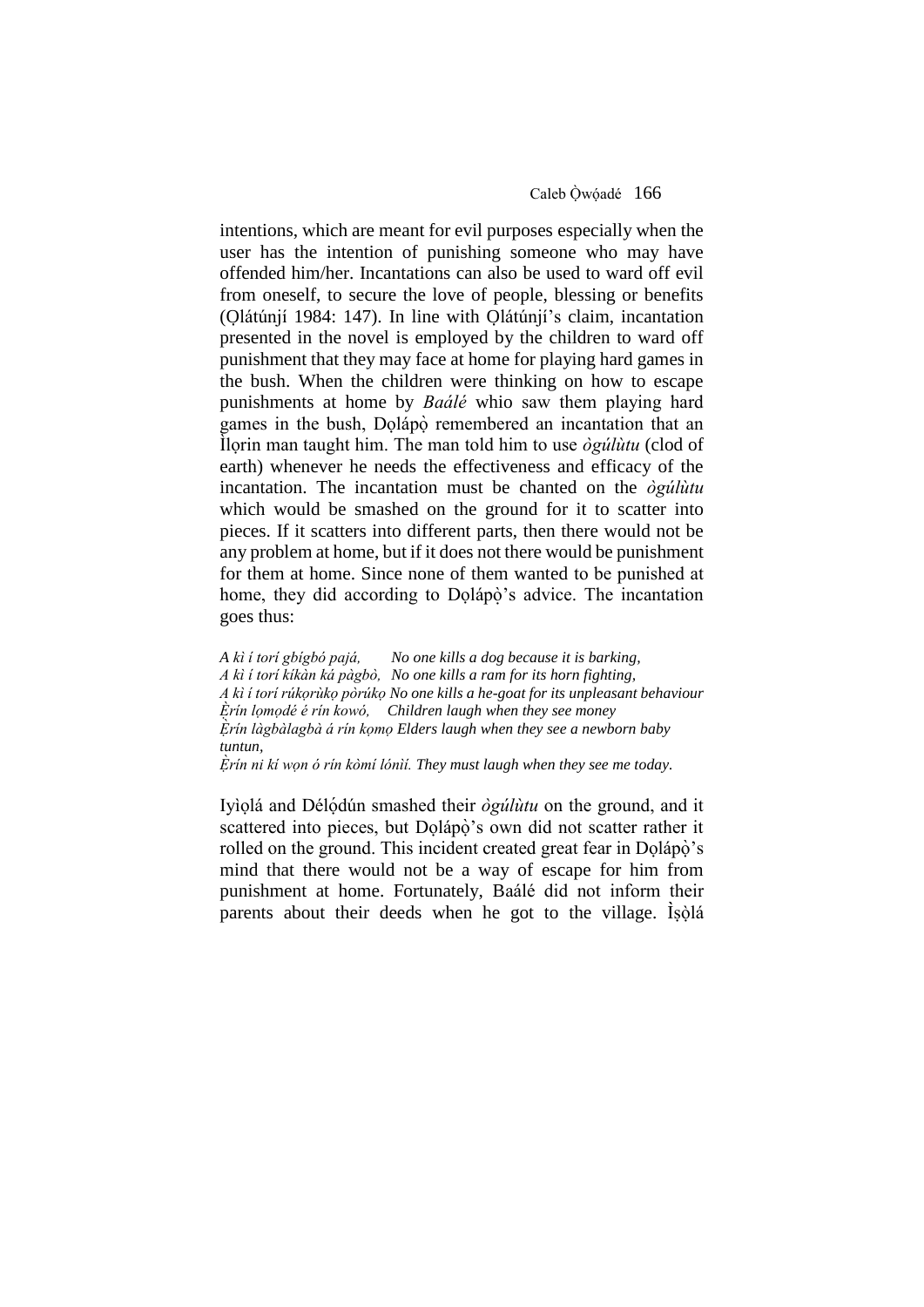presented this scene in such a way that makes it more similar to the manner in which the users in Yorùbá society perform it. Incantations are used sometimes to ward off evil from individuals and to secure the love of people. The children chanted the above incantation with a desire to avoid being punished for what they did but to be loved by every one that hears about their case. The love they requested for in the excerpt is the love that would not allow their parents to punish them for their misconducts when they return home.

Similarly, a scene in which Baálé used charms to put off the strange light which he saw on an Ìrókò tree through incantations when Baálé and Jíire were returning home from somewhere is also narrated in the story. Baálé pointed an àdó 'gourd' full of charms at the Ìrókò tree, and the strange light went off. They then continued their journey that morning. Ìrókò spirit began to murmur until they passed by the tree. The spirit later released its light immediately Baálé and Jíire passed by it. It is also mentioned in the novel that the Yorùbá have charms or medicine that can cure snake bite (pp.31-33). Ìṣòḷá's experience on the use of incantation in Yorùbá culture gave him the chance to employ it aptly in the novel. The positive function of incantation as employed by the author in the narrative will make many of Yorùbá orature stay alive for a long period.

### **5.1.3. Àló-̣àpamò ̣(Riddles)**

In Yorùbá society, riddles are usually performed during moonlight storytelling sessions (Olátúnjí 1984 and Akíyemí 2015). The riddles always serve as prelude to storytelling and other moonlight games sessions. Ìṣòḷá creates a picture of how the setting of riddles session used to be in Yorùbá society whereby boys and the girls may sit separately listening to the elder who is dishing out the riddles. However, there is a little difference in the arrangement of the riddle session presented in the novel. The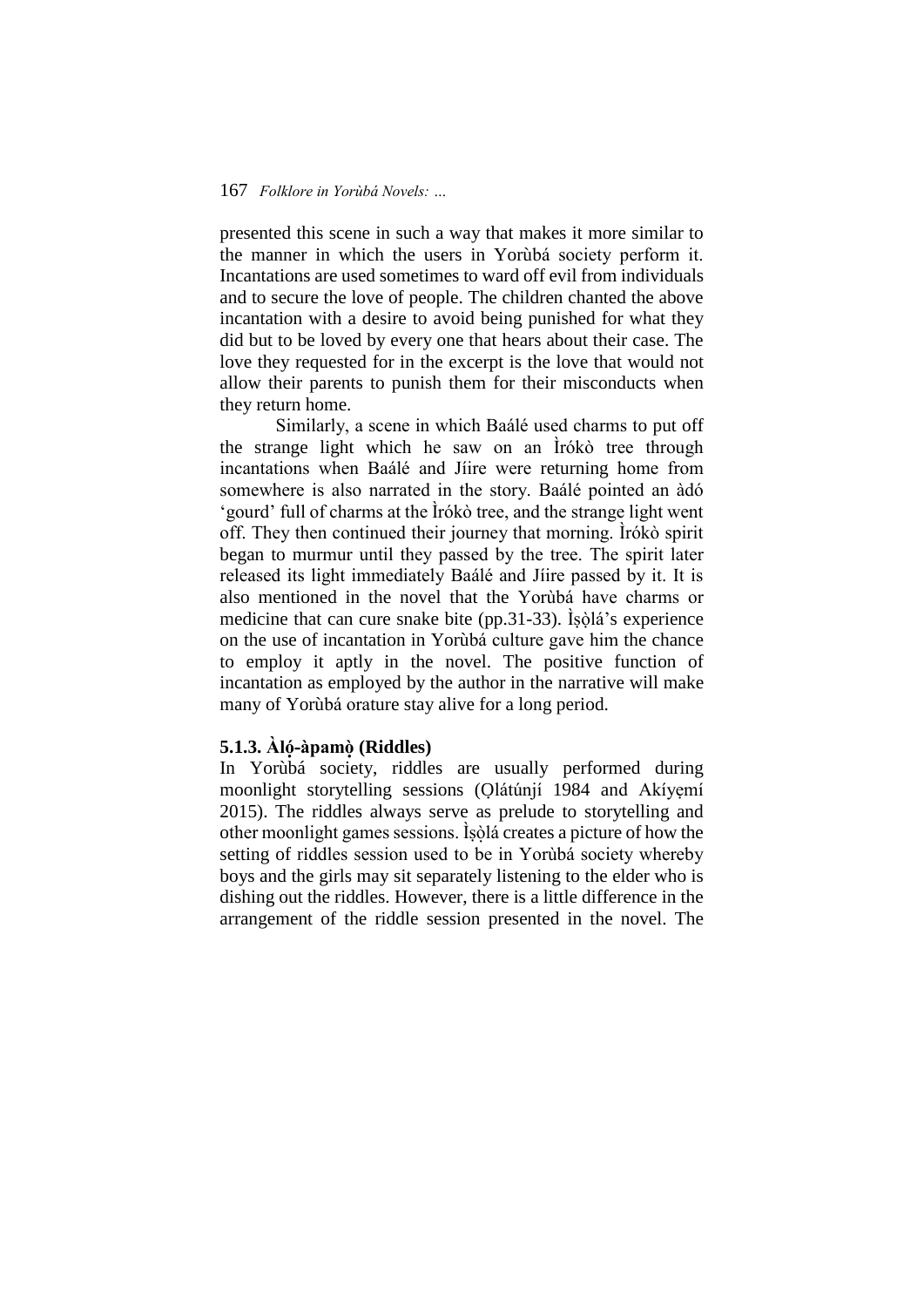Caleb Òwóadé 168

writer gives children the privilege of presenting riddles by themselves without the presence of any elderly fellow among them. The girls sat on one side while the boys were on the other side at the frontage of Baálé's house in the evening while presenting the riddles. Among the Yorùbá, riddles are posed most often in the evening after a long day's work. It is at this special time that children and grownups gather in the family courtyard to listen to moonlight stories (Akínyẹmí, 2015: 14). Six riddles were presented in the evening before moving to the storytelling section. The riddles they presented in the work are *Kín ló bóódò tí ò ró tómú - Abéré* (What drops into a river without making a sound needle); *Kín ní ń kan Ọba níkòó – Olúkóǹdó* (What gives the king a knock on the head? - Razor). This riddle refers to a non-human which ordinarily would not be expected to give respect to the king while all human beings must in line with Yorùbá culture; Pété *rO ̣yo ,̣ pe ṭe ̣bo ̣ - Àte ḷẹse ̣(Pẹ́tẹ́ goes to Ọ̀yọ́ and returns safely – Àte ḷẹse ̣(sole of the foot).* Others can be found on page 19 of the book.

Riddles always make children think deep to find and provide answer to the question presented before them. Òwo adé (2019: 83) observes that riddles impart indigenous knowledge and give moral instruction in an entertaining manner. He explains further that riddles help children to solve some critical and practical problems of life. Akínyẹmí (2015: 26) says

> riddles constitute a formidable moral and intellectual exercise for Yorùbá children, and are useful in strengthening a child's reasoning and decision-making abilities.

As a matter of fact, those are the reasons why Isola used the above riddles in his novel. The main target audience in the novel are the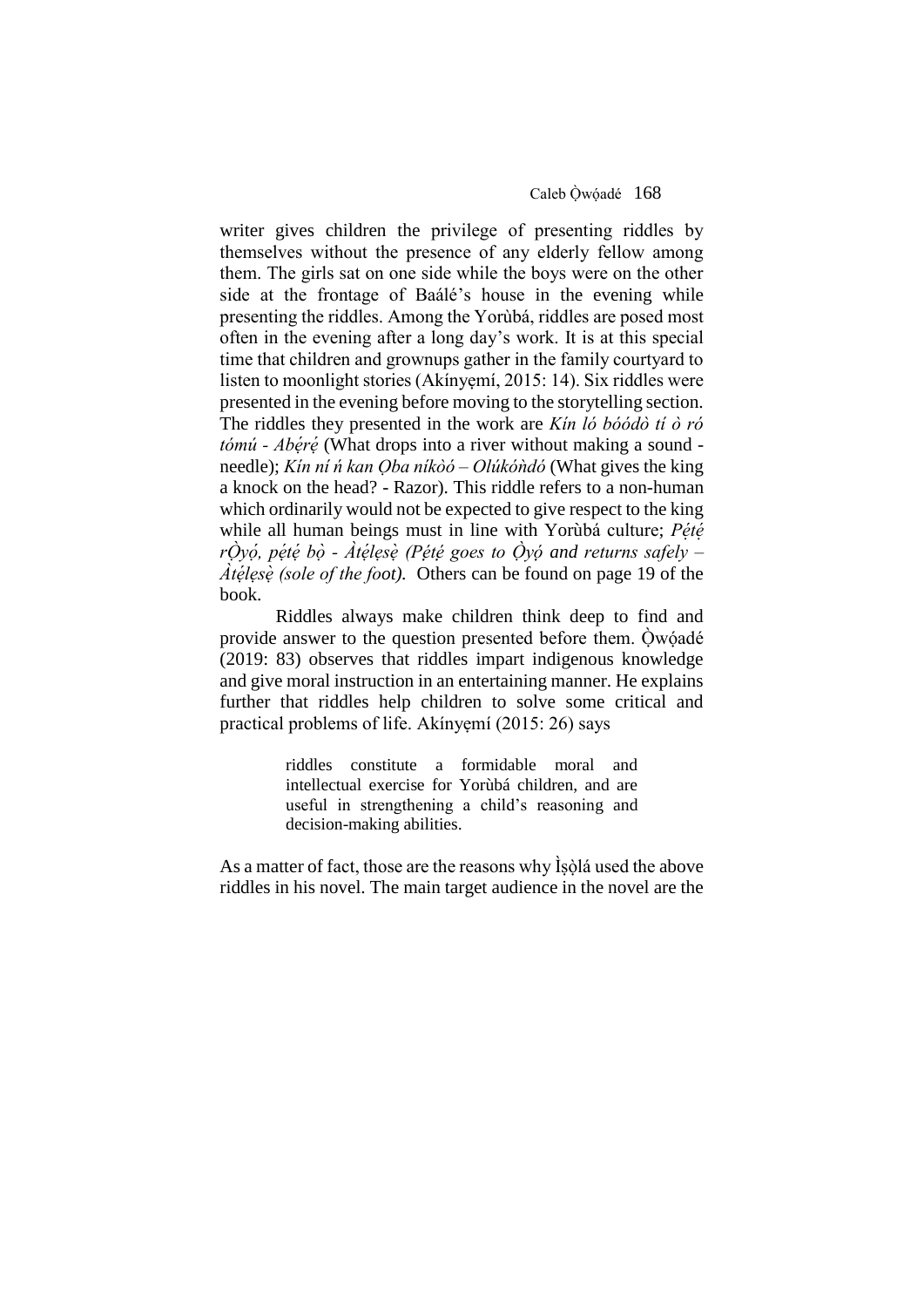children. The author uses these riddles to introduce the younger ones to Yorùbá culture and tradition.

# **5.1.4. Àló-onítàn (Folktales)**

After sometimes, the children moved on to storytelling (folktales). Ayoká opened the storytelling session with the tale of Tortoise and Dog that went to steal yam from a farm in their neighbouring village. They did so because there was famine in their village to the extent that nobody could get food to eat (Isola 1990: 20-25). In the tale, the dog is portrayed as a clever animal who is more smarter even than the tortoise. Tortoise was arrested by the farmer who took him to the King's palace at the Tortoise's village for rightful judgment. The king's messengers were sent to call Dog to come and react to the allegation levelled against him by the Tortoise. However, the Dog pretended as if he was not part of the operation. Dog was eventually released because the king and his chiefs believed that Tortoise just wanted to implicate him for no reason. Afterward, the king commanded his servants to throw Tortoise down from the top of a tall *Ìrókò* tree. The Tortoise sustained injuries on his back. Cockroach, ants, and *Ìkamòdùn* (stink-ant) helped to remold his back, and he recovered from the injuries. However, Tortoise could not help insulting his helpers because he had no regards for them. His ungrateful attitude made the three fellows to leave him with his rough back, and that is why the back of the tortoise is not smooth till today.

Jíire also narrated the tale of Tortoise that stole Leopard's drum; the tale of how a rat stole and ate locus beans was told as well by Níkèé; and the narrator himself, Délódún, narrated the ̣́ tale of two wives whose husband abandoned for three years. Ìṣòḷá used those tales purposely for amusement and moral lessons so that the children will know the consequence of stealing. However, there are other moonlight games the children performed on that faithful evening, but separately because the boys did not want to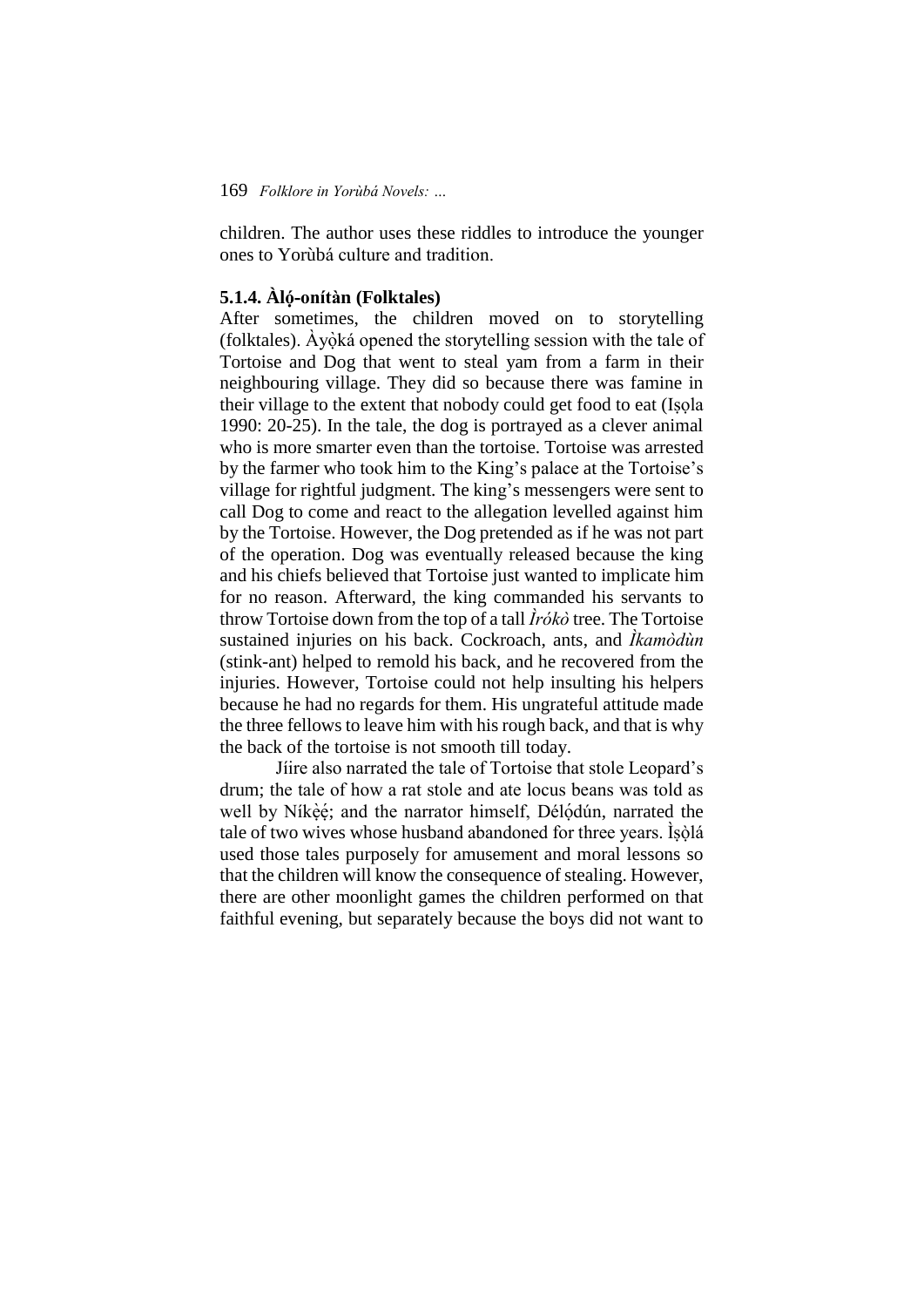Caleb Òwóadé 170

join the girls to perform *Sánsaalùbó* led by Níkèé, the male ̣́ characters performed another game known as *Olóbìírípo* (pp. 26- 28). In sum, Yorùbá folktales offer an ideal format for providing moral, ethical, and cultural information to young people about the world in which they live (Akínyemí 2015: 122). The folktale narrated in the novel shapes children's understanding of the realities of life; it also assists them in building good characters that their society requires for sustainability.

In consonance with Yorùbá customs, there is no day in Yorùbá society that wards are not performing moonlight games and folksongs. However, if it rains and the frontage of their parents' houses are full of mud and water, and the weather is cold, they may use open places inside their various houses. This is confirmed in the following excerpt from the *Ogún Ọmọdé*:

> Alẹ́ tí òjò bá rò, a kì í ráyè seré alẹ́ níta nítorí òtútù àti ẹrẹ̀. Sùgbọ́n bí a bá wà nínú ilé náà, a máa ń fi ẹnu dá ara yá

> > Ìṣòḷá (1990:83)

We do not use to play outside anytime there is rainfall due to cold weather and mud. However, if we are in the house, we always sing folksongs to amuse ourselves.

The narrator states further that  $\partial \vec{r}$ , *imo* and other  $\partial \vec{r}$  *omodé* (children folklore) are always performed inside whenever rain falls. They are prevented from playing outside due to cold and mud that often accompany such rainfalls. Examples of such children folklore used by the writer to teach moral lessons to children are found on pages 83-85. Such folksongs are deeper in meaning and difficult for the children to understand but they do enjoy them because they are songs that they can dance to. Délódún makes it clear that they love to sing them anytime they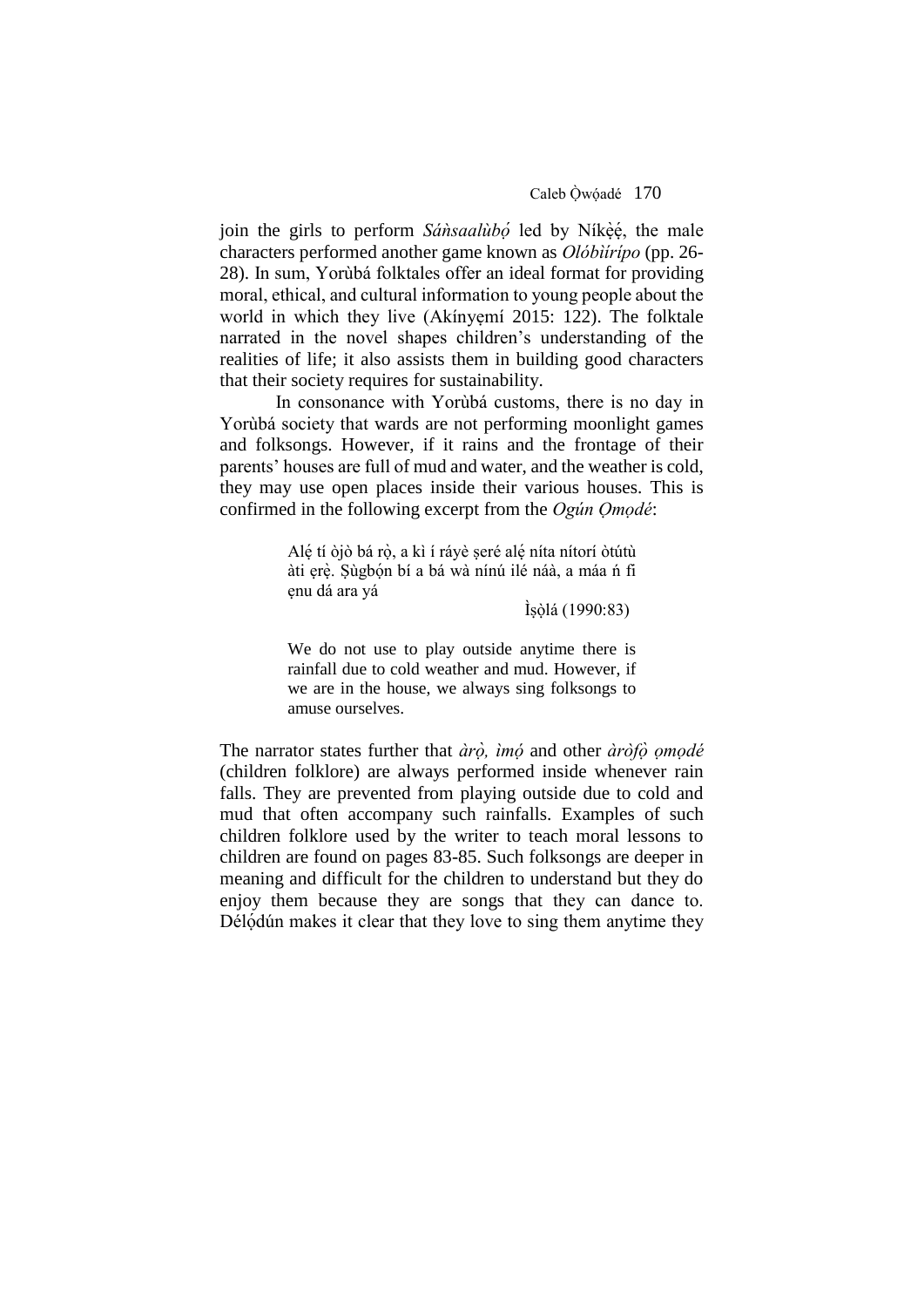are playing in their houses. The songs make reading of the novel pleasurable for readers, and always remind them of how their childhood were spent.

### **5.1.5. Egúngún Festival**

Egúngún festival is another folklore material that Íṣòlá employed in his novel. The Narrator and his friends went to watch the performances of masquerades when they travelled to Ìbàdàn. One of the masquerades is *Atìpàko ,̣* the leader of *Eégún alágbo* in Ìbàdànland. *Atìpàko ̣* uses a big and heavy mortar as head mask, whenever the mortar is becoming too heavy while performing, and the masquerade employs èsà chants to communicate using the following incantation to express the heaviness of the mortar to his followers. The effect of the incantation is that the mortar will then become light for him to carry during his performances. The incantation goes thus:

| Ará iwájú E gbé e.        | People at the front, carry it.                          |
|---------------------------|---------------------------------------------------------|
| Èrò èyìn, E gbé e.        | People at the back, carry it.                           |
|                           | Gege lòwú alántakun n fúyé, Cobwebs are always light in |
|                           | weight,                                                 |
| $E$ gbé e è è!<br>(p.106) | Carry it!                                               |

After chanting the above incantation, the mortar becomes light as cottonwool on his head. Atìpàkọ́ ̣prays for Olúbàdàn and all his chiefs during the festival every year. The Yorùbá believe that such egúngún (*i.e.* Atìpàkó) are capable of appeasing, propitiating and ejecting evil spirits from the society (Babáyẹmí 1980: 42). In other words, the major role that Egúngún Atìpàkó and other *egúngún alágbo* perform during Egúngún festival in Ìbàdànland (and Yoruba society in general) is to ward off evil spirits out of the town and promote peace and tranquillity in the land. Sometimes Atìpàkó starts by showering blessings on the chiefs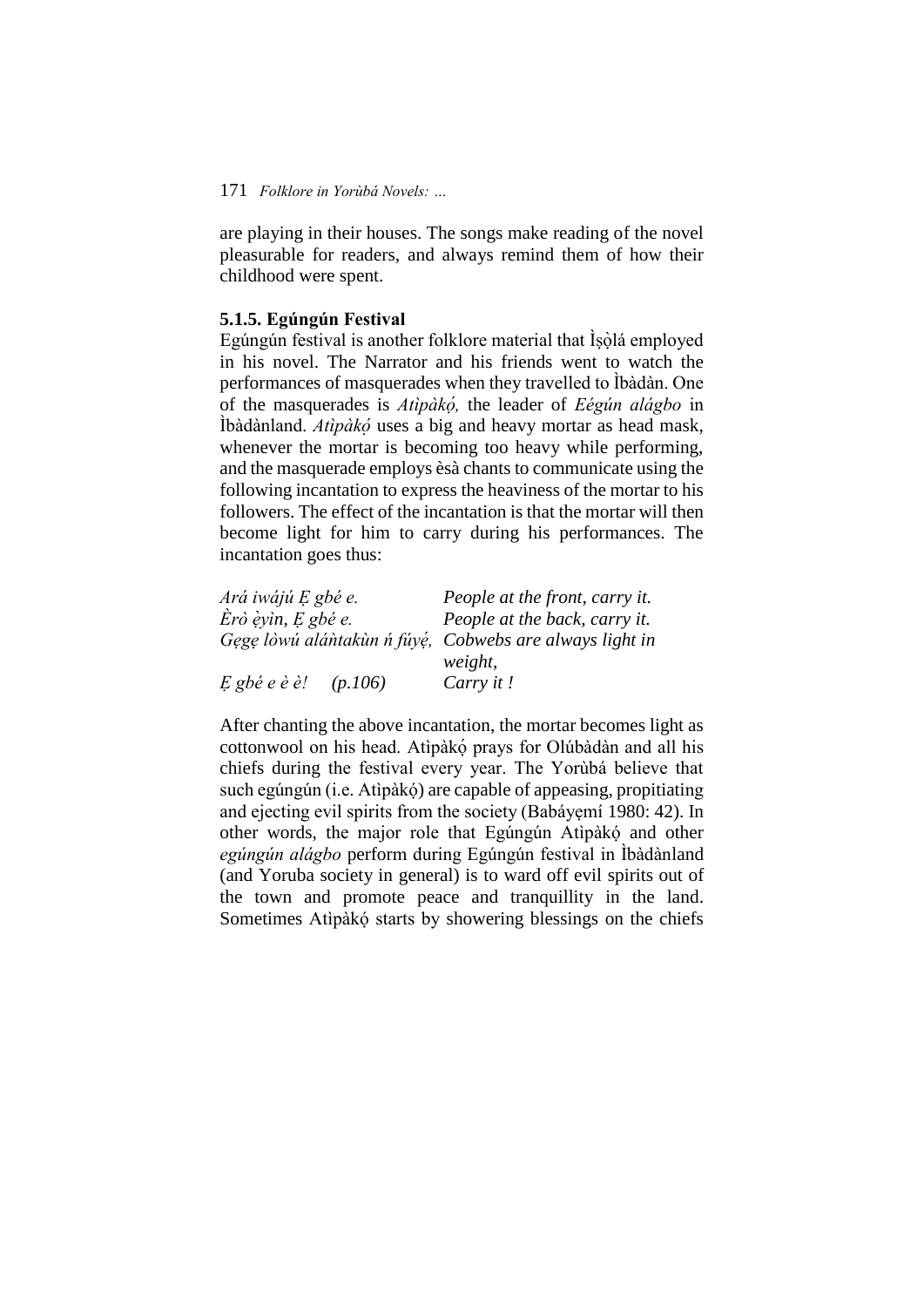and ends the session with curses and vice versa. Both dimensions are symbolic during this period because it is all about the certainty that surrounds whether the chiefs would still witness his performances the following year or not. Due to this, chiefs are always afraid and dreadful when the celebration of this masquerade gets to that level because whatever prediction he makes will come to pass before the next celebration. The typical blessing and curse that goes out from Atìpàkó are: *N ó bá ọ léèmiì; N ò níí bá ọ léèmíì* (p.106) (I will meet with you next year; I will not meet with you next year). The excerpt signifies that any chiefs addressed by the masquerade in this manner would not make it to the next celebration. But if the masquerade states otherwise, such a chief would surely be alive to witness yet another celebration. Such chiefs always burst to celebration because they believe that nothing would happen to them till the following year. The statement goes thus: *N ò níí bá ọ le ẹ ṃ íì, N ó bá ọ le ẹ ṃ íì* (p.107) 'I will not meet with you next year, I will meet with you next year'. However, every masquerade that comes in contact with *Atìpàko ̣*must bow for him for such masquerade to continue being alive to witness another masquerade festival celebration.

It is clear in the novel that drummers always add colour to *Egúngún* festival celebrations in Yorùbáland by instigating fight among the masquerades using the premise of one disrespecting the other. Other masquerades celebrated in Ìbàdàn which were mentioned in the novel are *Afidìlelégèé*,  *,̣ Dúrónkíkà, Alápáńṣánpá. Alápáńṣánpá* must give Olúbàdàn and his chiefs some strokes of the cane during the celebration before he returns to *Ìgbàle ̣*(the underworld) every year. It is a tradition of Ìbàdàn that must be carried out by the *Alápáńṣánpá* masquerade. Other masquerades are *Olóòlù* and *Tòǹbòlò* (children's masquerade). Isòlá makes it known in his novel that Ibàdàn people believe greatly in worshipping their ancestors during *egúngún* festival.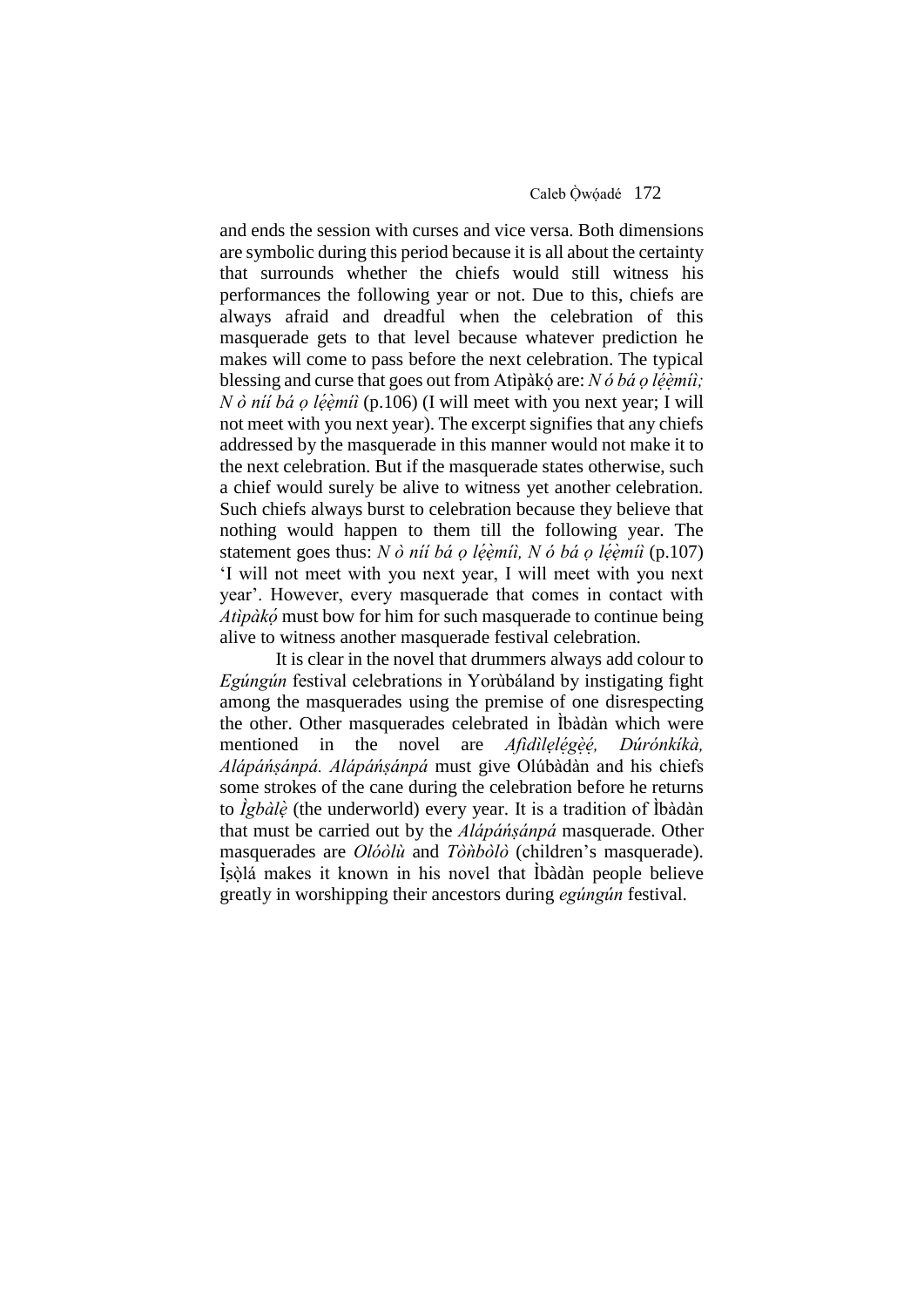Other folklore materials which Ìṣòḷá employed in *Ogún Ọmọdé* to entertain his readers and teach children some Yorùbá cultural values are *Etíyẹrí* and Ìjálá which are more prominent among Òyó people (Isola 1990: 33-38). The villagers came out en masse to watch *Etíyẹrí* performers at the front of *Baálé's* house. This is the manner in which *Etíyẹrí* performers carry out their performances in the region. They move from village to village and town to town to entertain people and inform them about some happenings in their environments. *Ìjálá* is a Yorùbá poetic form which is performed by hunters or Ògún devotees, the Yorubá divinity of iron. It is used in the novel to describe the qualities and physical appearance of the character called Baba Láfíà (p. 82). Ìṣọla was privileged to have grown up in Ìbàdàn, and he had come in contact with several Yorùbá oral artists and gained a reasonable experiences from them before writing the novel.

# **5.2. Folklore in Kóḷá Òní's** *Ojú rí* **5.2.1. Songs**

Act of singing has been part and parcel of Yorùbá life. People express their feelings and emotions of joy or sadness in song. Yorùbá songs are not only deeply rooted in the people's cultural lives, but also serve as expressive channels of internal and external experience. The themes or concerns of songs are numerous and vary significantly from one occasion to the next (Akínyemí 2015: 132). This fact is not new to Kólá Òní and that is why he uses songs in his novel to reveal experiences, thoughts, and emotions of his characters. Òní employed songs in his novel to reveal the intent of the hearts of his characters including thoughts or feelings of joy or sadness. Ògúngbèmí, the main character, sang a song that lays emphasis on what his children would do for him in the nearest future if he fails to provide for their needs and give them sound education. The song goes thus: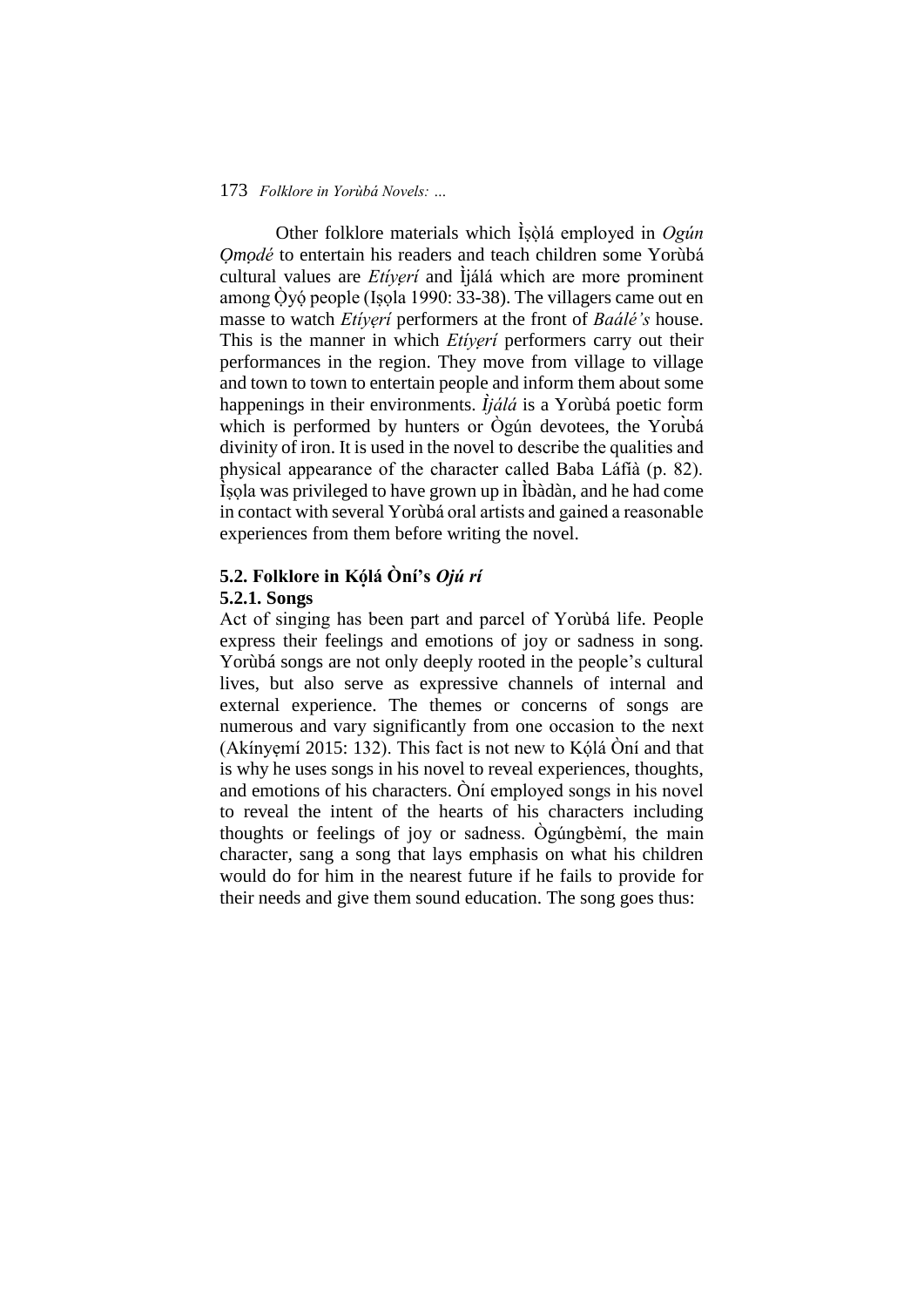Caleb Òẉ óạ dé174

| Agbè ti kò gbin kòkó,     | The farmer who does not plant    |
|---------------------------|----------------------------------|
|                           | cocoa,                           |
| Bó bá dàgbà tán, ọmọ rè á | When he grows old, his           |
| sépè lé e                 | children will rain curses on him |
| Arékende,                 | Arékende,                        |
| Aayé, arékende. (p.4)     | The life, arékende.              |

He remembered the song when he was thinking of how he could take care of his family. He encouraged himself to do the needful before it is too late.

The same character sings another song on his way to see Ògún-Àjọbọ, his friend, for assistance (Òní 2001:11). He used the song to warn himself not to be delayed so that he would not miss the opportunity of meeting with his friend, Ògún-Àjọbọ. Unfortunately, his friend had died before he could get to their meeting point. The corpse of Ògún-Àjọbọ was found on the railway line where Ògúngbèmí met people watching the dead body, and he ran back home immediately with sadness because his hope of getting assistance from his friend had been shattered. It was a tragedy for him to see the lifeless body of his friend on the ground that rail had scattered. Ògún-Àjọbọ was killed by the night security officers at *Bódìjà* during his armed robbery operation in one of the residents' houses.

Ògúngbèmí praised his wife who advised him not to go to work after he had a terrible dream (Òní 2001: 16). Ruth warned her husband not to go to work that day in order to avert any evil that accompanied the dream. She says when there is life, there is hope. The song goes thus:

| Rúùtù sá layaà mi, Àbèní àpé, | Surely, Ruth is my wife,    |
|-------------------------------|-----------------------------|
|                               | Àbèni Àpé,                  |
| Béèyàn ò fi taya se, yóò tèé. | He who does not take to his |
|                               | wife's counsel, will be     |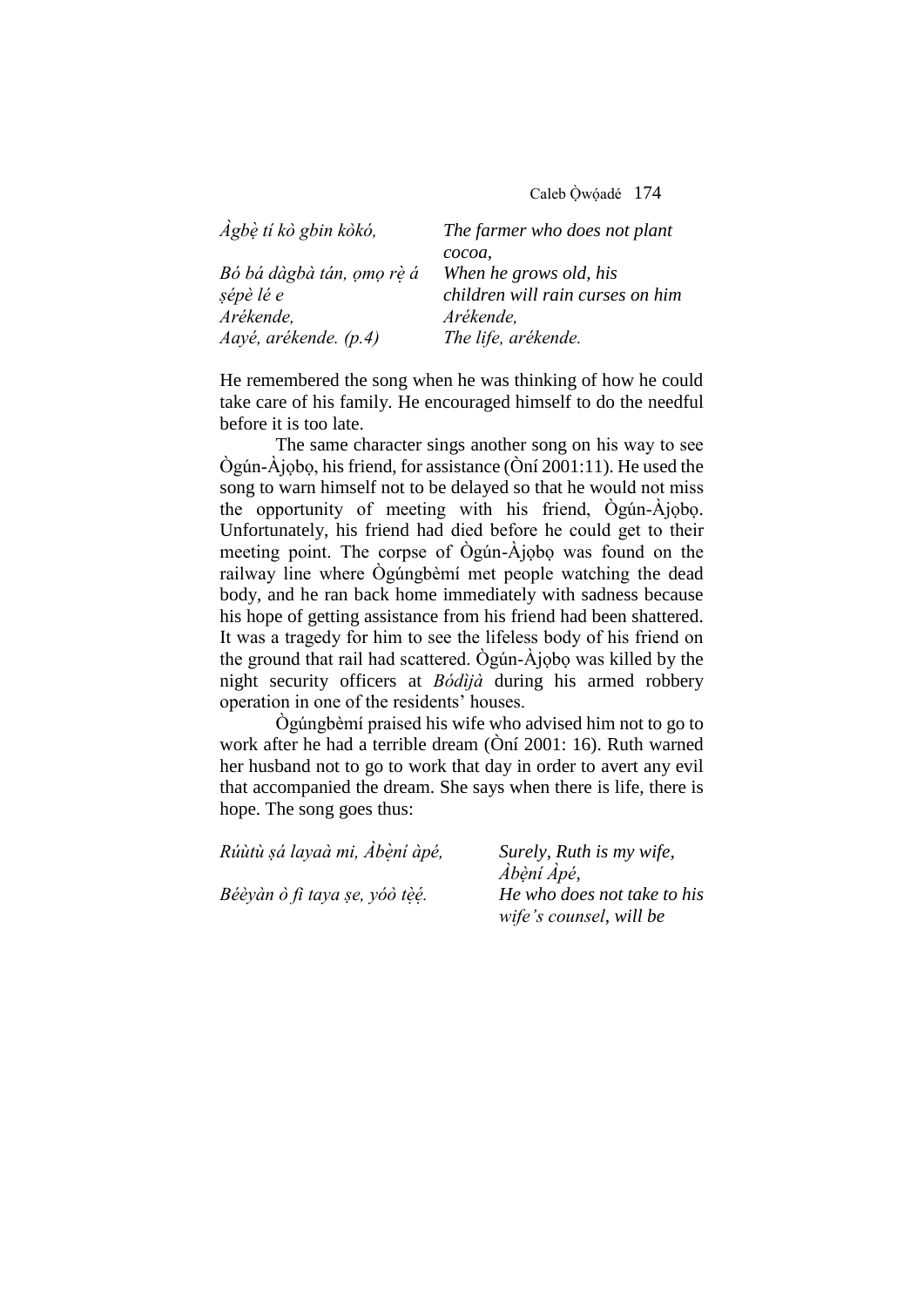| disgraced                   |
|-----------------------------|
| He will be disgraced, and   |
| so embarrassed.             |
| He who does not take to his |
| wife's counsel,             |
| will be disgraced.          |
|                             |

Ògúngbèmí shows his appreciation through the above song to his wife for her good advice on how he could avert misfortune that may come his way on account of his bad dream.

Bákárè remembered the songs that Àjànàkú masquerade's drummers at Gbongán used to sing for the masquerade while he was meditating on what made him become Idí-Ayùnré resident. The songs state thus:

| Ajànàkú penì kan tì,      | Ajànàkú was unable to kill  |
|---------------------------|-----------------------------|
|                           | someone successfully,       |
| O bawo ję.                | He has violated the cult's  |
|                           | <i>principle.</i>           |
| Ohun tó o pó o se,        | What you said you would do, |
| Nígbà wo lo se é?         | When will you do it?        |
| Bó bá burú tán,           | If things go wrong,         |
| Iwo nikan ni ó kù! (p.32) | It will remain only you!    |

Bákárè laughs himself to scorn and admits that it remains only him truly. Bákárè becomes a resident in Idí-Ayùnré after accidentally killing an old woman with his bus at Gbongán.

Another song used in the novel is the folksong that Bákárè sings in response to his friend's invitation to do a joint money ritual. Bákárè replied Ògúngbèmí with a folksong after telling him the tale of the Tortoise and Python to affirm his loyalty and cooperation with Ògúngbèmí. The song goes thus: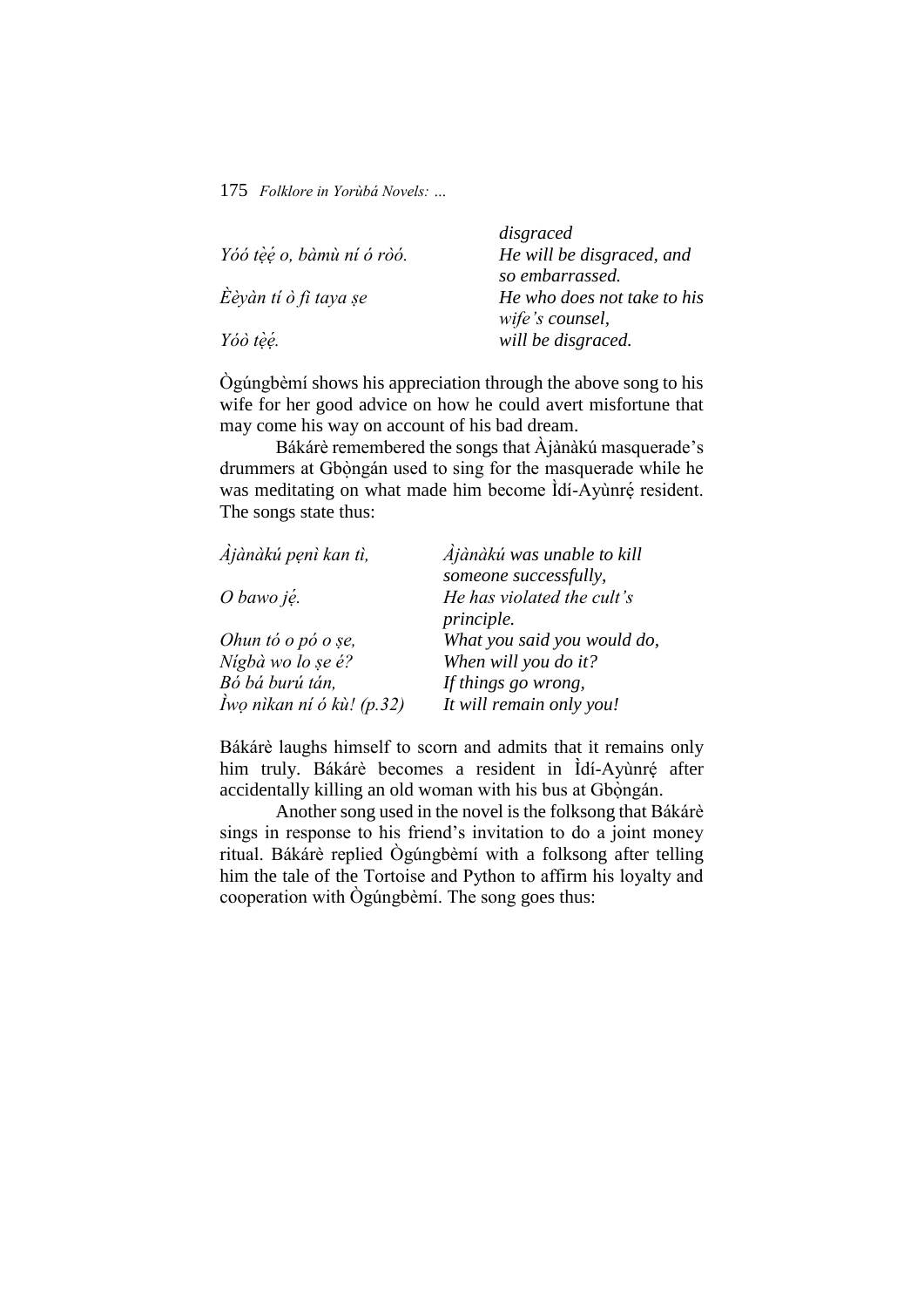Caleb Òẉ óạ dé176

| Awé irú kan,                  | A slice of locus beans,        |
|-------------------------------|--------------------------------|
| $\dot{E}$ mi e la jo ń lo     | You and I are moving together. |
| Bó sòkun,                     | If it is the sea,              |
| $\dot{E}$ mi e la jo ń lo     | You and I are going together.  |
| Bó sòsà,                      | Even, if it is the Lagoon,     |
| $Emi$ e la jo n lo (pp.40-41) | You and I are going together.  |

Bákárè used the song to assure his friend that he would always be with him, and they would jointly do the money ritual that Ògúngbèmí introduced to him since he also had been trying to get out of poverty which he has been suffering right from the time he came out of prison.

Ògúnlabí, Ògúngbèmí's son, was imprisoned at Pàntí, Yábàá for his fraudulent act. After spending some days at Pàñtí, the police decided to transfer him to Alágbọn, Ìkòyí, where he would be severely punished for the crime he committed. Having heard the decision of the police at Yábàá, Ògúnlabí was scared and made attempt to seek for help not to be transferred to Alágbọn prison. He walked up to an elderly Yorùbá sergeant at the station for assistance, but the man replied him with the following song:

| agbádá is the clothe of                                      |
|--------------------------------------------------------------|
| the hunchback                                                |
| agbádá is the clothe of                                      |
| the hunchback                                                |
| Bíké bá dàgbà tán apáa bùbá ò ká a. When the hunch grows old |
| bùbá can not cover it                                        |
| agbádá is the clothe of                                      |
| the hunchback                                                |
|                                                              |

The police officer told him that he is reaping what he has sown. The Sergeant reminded him of what took him to prison and reaffirmed that no one would deliver him from the situation.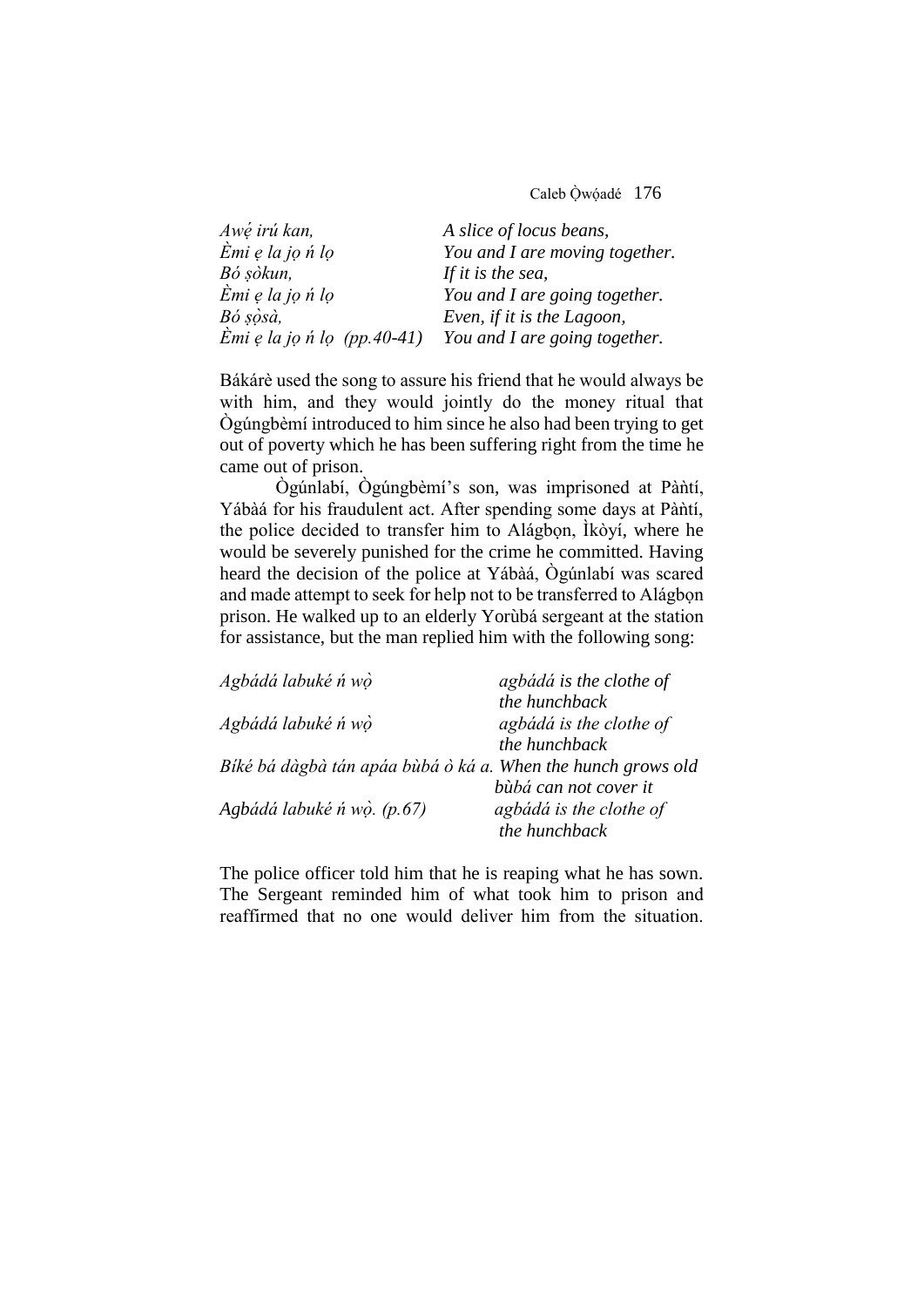Ògúnlabí spent six months at Alágbọn prison before he was eventually released.

Ruth also sings some songs in the novel on account of her predicament. She sang the songs on getting home after all her efforts to bring back home her husband whom the spirit of insanity sent out from home proved abortive. Ògúngbèmí ran to Bódìjà to display his madness; his wife followed him but she was unable to bring him home. She was so sad and depressed, weeping and singing at the same time (Òní 2001: 69-70). The songs are:

| <i>Folásadé o,</i>         | Folásadé,                        |
|----------------------------|----------------------------------|
| $O \dot{o}$ lóko mó o,     | You no longer have a husband,    |
| Bólóko bá ń fepo jęsu      | If those who have husbands       |
| $m\acute{a}$ mà pó o gbó o | are eating yam with palm oil, do |
|                            | not mind them                    |

The song made her heavy mind to be relieved, and she kept remembering songs that would make her heart to be free from heaviness. Ìsòlá is aware that Yorùbá do console themselves with songs whenever they are victims of the situation like what happens to Ruth in the novel, and how they can face the challenges of life without being swept by the circumstances. She sings another song thus:

| Adébáyò o, Adétilá,       | Adébáyò, Adétilá,                                             |
|---------------------------|---------------------------------------------------------------|
| Bó o délé o kí yèyé mi,   | When you get home greet                                       |
|                           | my mother,                                                    |
| Gbogbo ayé ni n ra bólugi | Everyone buys good things                                     |
|                           | Eyi ti mo fé rà ni ò jé n wálé. The one I want to buy doesn't |
|                           | allow me to come home.                                        |

She informs the readers through her song that it was her misfortune that did not allow her to do what her mates are doing;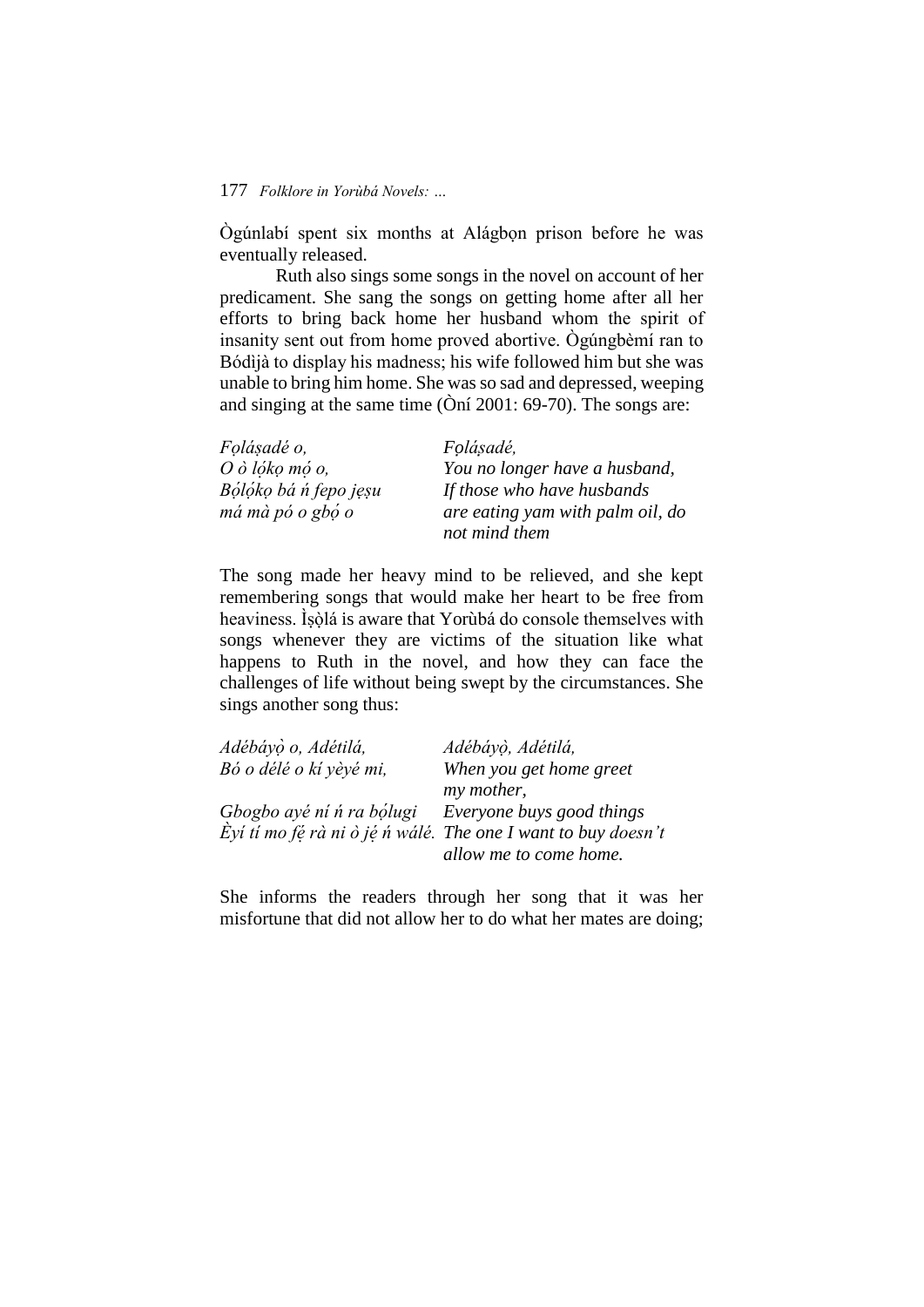consequently, it prevented her from visiting home (*Abéòkúta*) to see her parents. This is the kind of situation many are facing when they travel to places other than their homeland to reside. Some do not come back home because there is nothing to show for their travelling and they decide to stay back until the situation favours them. She was singing and weeping, and there was no one to console her. But she spoke to herself and told her children to stop crying. Afterwards, she gave her children food to eat.

Ogúngbèmí sings a song when his grandson, Kọ́ńko଼odù, relocated him and his family from Ìbàdàn to Lagos to show that they have become Lagosians. The song *(p.119)* states:

| Ekó làwá n gbé,             | It is Lagos we are residing, |
|-----------------------------|------------------------------|
| Èkó làwá n gbé,             | It is Lagos we are residing, |
| E rí 'mo dè' tó mó wa lénu, | That is why we speaking      |
|                             | Lagos dialect,               |
| Ekó làwá n gbé o-jàre.      | It is Lagos we are residing. |

Òní used songs in *Ojú rí* for better understanding and for his readers to enjoy the novel. Apart from that, the songs also inform the readers at every point in time of the challenges of every character and how they overcome their problems. Yorùbá people love to express their thoughts or feelings of joy or of sadness through songs (Ajíbádé 2007: 165 and Fájényò 2016: 157). That is why all the songs employed in *Ojú rí* inform readers about the intent of the hearts of the characters that sing them.

### **5.2.2. Ifá Verses**

Ifá verses are other Yorùbá folklore incorporated in Òní's *Ojú rí*. Abímbọlá (1975: 3) describes Ifá as "the Yorùbá god of wisdom, knowledge, and divination, who occupies a premier position among Yorùbá divinities". While Ifá verse is regarded as a storehouse of information about Yorùbá mythology and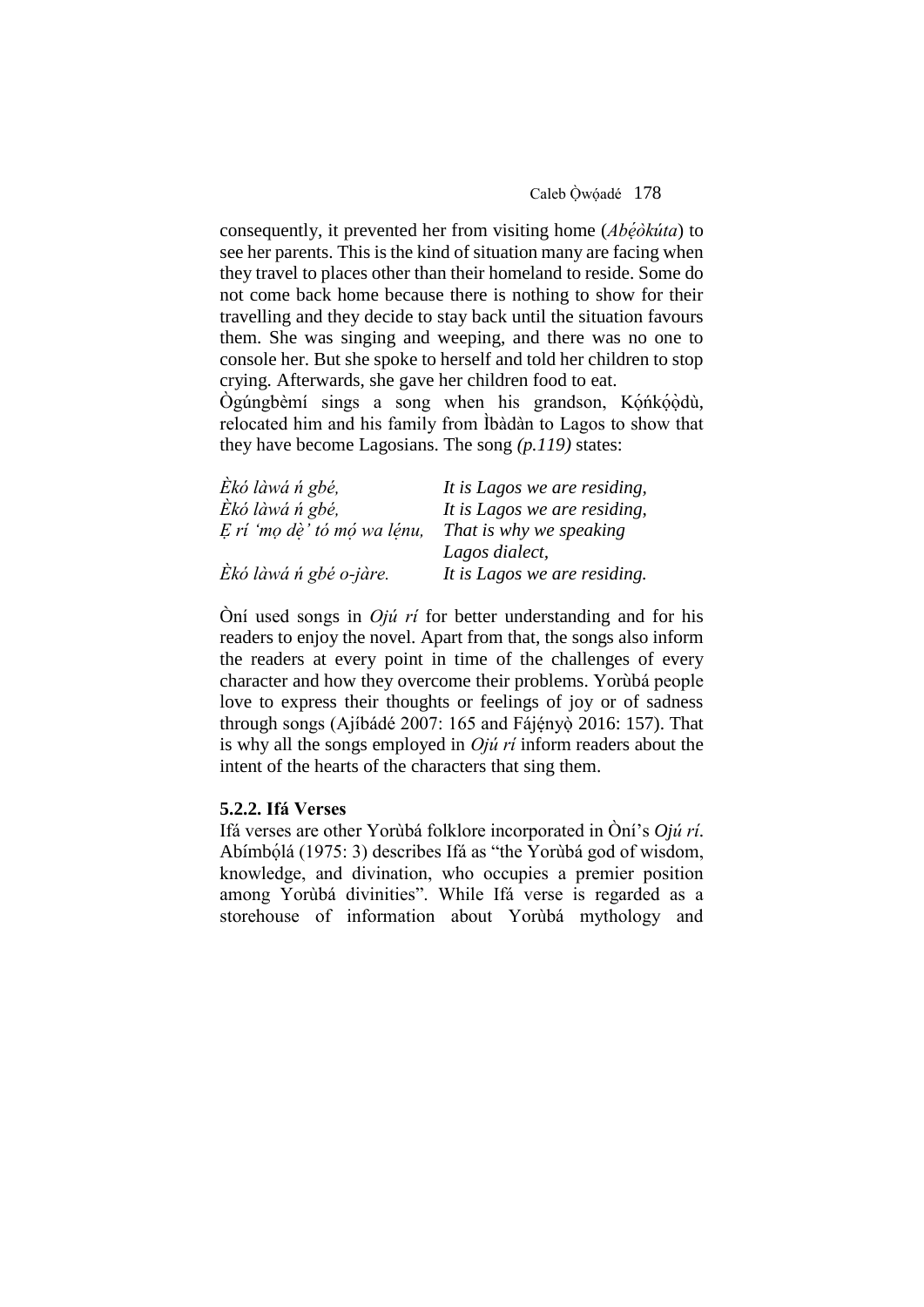cosmology (Ọlátúnjí, 1984). Yorùbá people recognise Ifá as a repository for their traditional body of knowledge embracing history, philosophy, medicine and folklore. Òní is aware of the significant role that Ifá performs in the lives of Yorùbá people. Yorùbá believe that there is no aspect of human life that Ifá does not have information about. Akínyẹmí (2015: 125) explains that Ifá is capable of providing solution to all kinds of problems and life challenges facing human beings. Experiences of the writer about the efficacy of Ifá verses evidently encouraged him to incorporate them in his novel.

Ògúngbèmí is a son of an Ifá priest who often accompanies his father to various places such as Íbàdàn, Ifè, Oyó,  $\dot{O}$ wu, Gb $\dot{\Omega}$  ongán, and Ipetumodù while he was alive. This makes him to be versed in chanting Ifá verses. Among the Ifá verses employed in the novel is *Òpìpì*, yé mọ níwòn kó o lè rápá beyin (the featherless fowl, lay few eggs that you may have hands to cover your eggs). Ògúngbèmí used this Ifá verse to explain his misfortune. He says, assuming he did not give birth to many children, it would have been easy for him to train them, and the problems would have been minimal. He gave birth to eight children. He realised that he was the cause of his predicament by giving birth to many children.

Bákárè remembered the Ifá verse that Ògúngbèmí, his friend used to chant when they were together. He remembered it because it was apt in supporting his explanation of his predicament. The Ifá verse *(p.34)* states thus:

| Odá má torí mi dá,       | Famine, do not break out on me, |
|--------------------------|---------------------------------|
| Ísèlè má torí mi sè,     | Evil, do not afflict me,        |
| Òkùnrùn má móhùn         | Sickness, take not my voice to  |
| mi ròrun.                | heaven.                         |
| A díá fún Kúmápàyí       | Ifá was performed for Kúmápàyí, |
| Tí ó figba pàákàrà sębo. | That would use the broken       |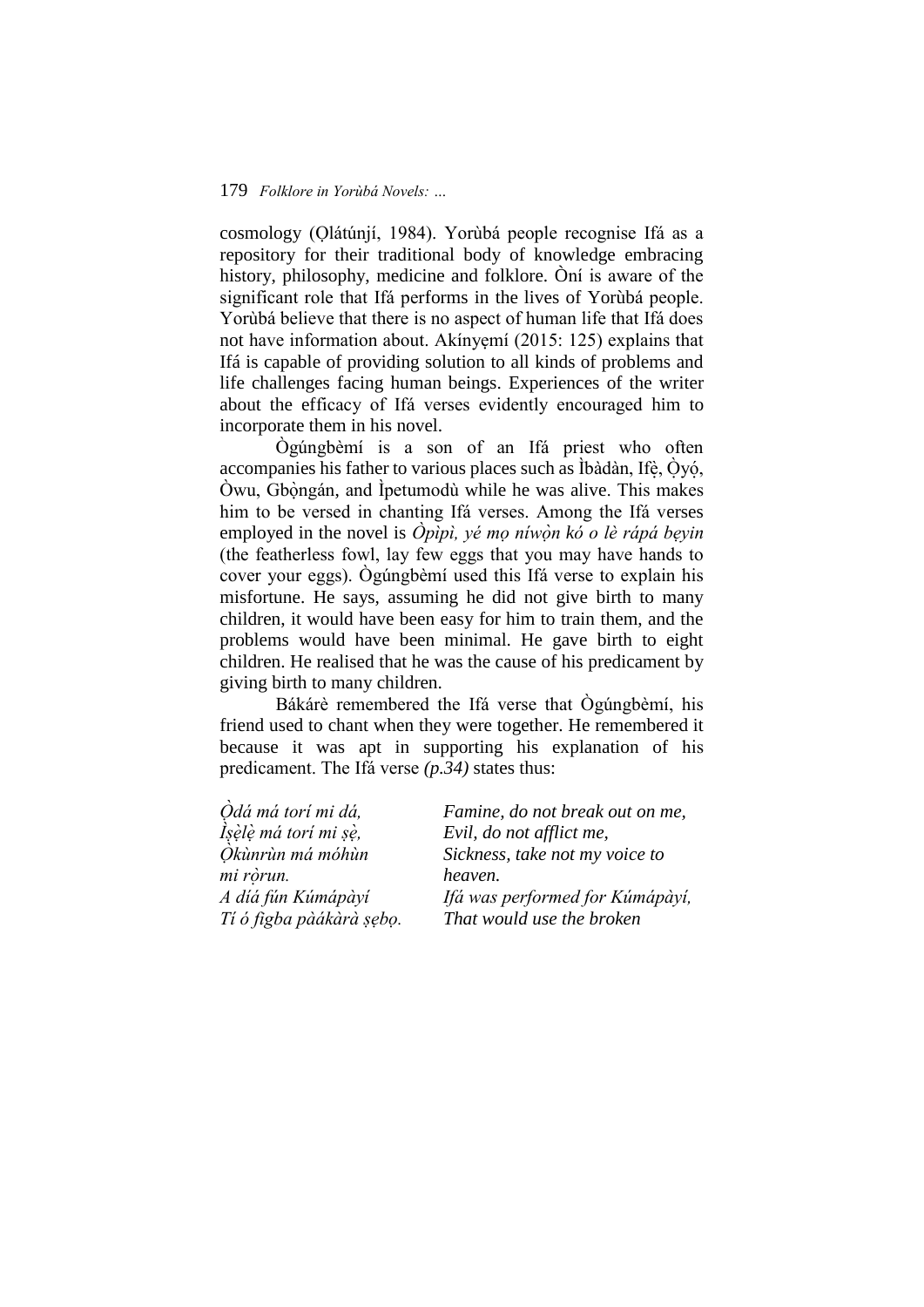Caleb Òwóadé 180

# *calabash to carry sacrifice.*

The story that accompanies the Ifá verse is also narrated in order to present it the way the Ifá priest chanted it. The accompanying story goes thus: There was a man who was very sick to the point of death. When he was in serious agony, he was praying loudly that *ikú-má-pàyí-o* 'death do not take this one', and Ikúmápàyí was someone's name. Ikúmápàyí then consulted an Ifá priest for his name not to be taken to heaven by the sick person. He was told to offer sacrifice with broken calabash. It was this broken calabash that Ikúmápàyí threw into the backyard of the sick person. Immediately he threw it on the ground, the sick person changed his voice and started asking about the sound made by the broken calabash until he died.

# **5.2.3. Ritual**

Ritual is regarded as an act of communion and communication with supernatural forces. It establishes and sustains spiritual harmony with supernatural forces that Yorùbá people considered to be greater than humans. In the story, Ògúngbèmí was taken to Fádípè, an Ifá priest at Onímù via Gbòngán in Osun state, for healing by Bákárè and Ruth, his wife. They spent three days at the Ifá priest's house before Ògúngbèmí was totally healed from his insanity. Bákárè and Ruth narrated how Ògúngbèmí started his madness and the cause of the problem to Fádípè. They informed him of their experiences before coming to him. Having listened to their story, Fádípè consulted his oracle to know what to do and how to approach Ògúngbèmí's case. He then spoke to a cowry, and gave it to Ruth with a bone to cover with her palms separately. He consulted Ifá for the second time, and asked Ruth to drop the cowry on her left palm on the ground. She did as commanded. Fádípe ̣congratulated them that Ògúngbèmí would be healed. All of them were extremely happy for the assurance of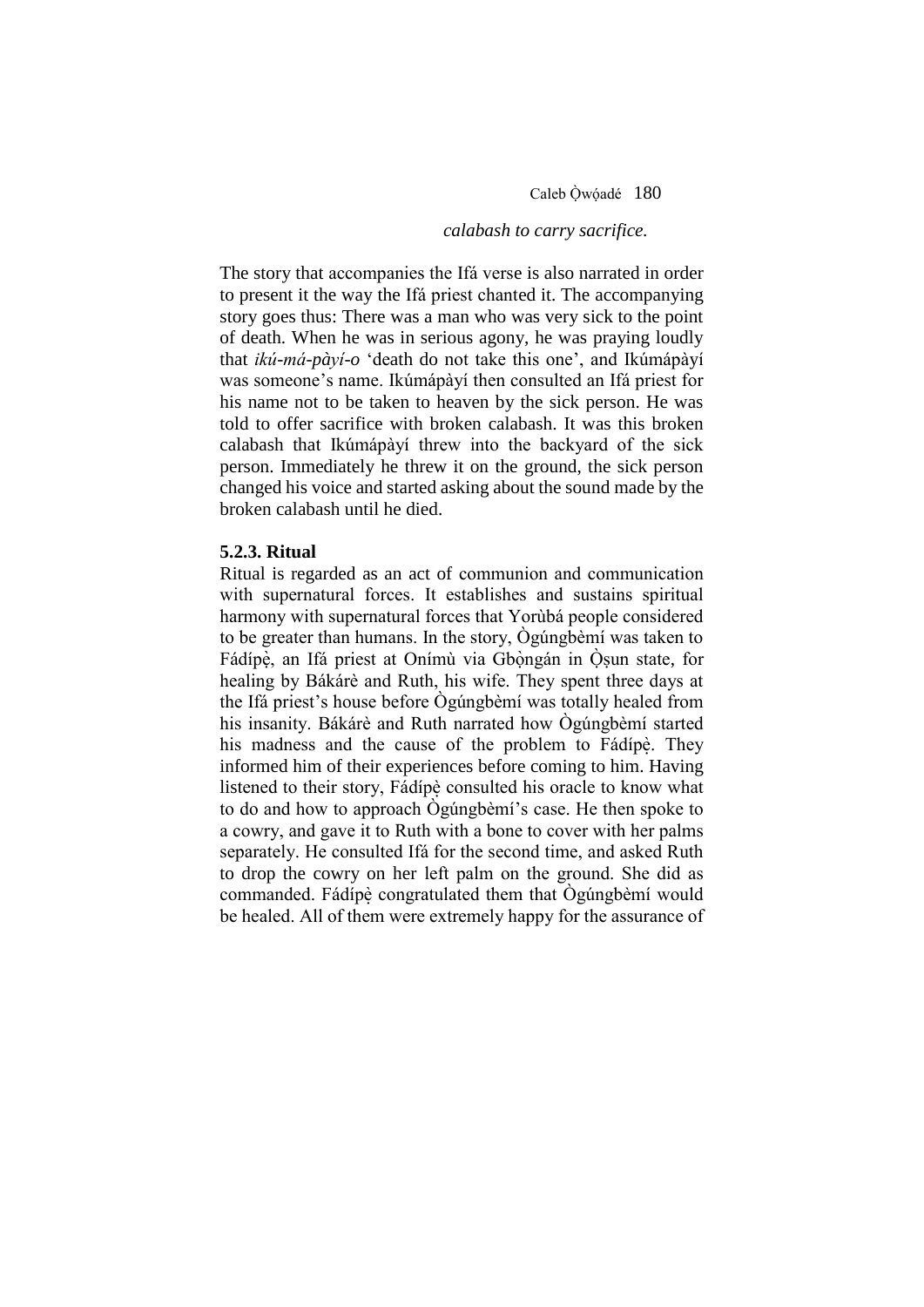healing given to them by the Ifá priest. Fádípè asked them to give him five hundred naira only for ritual materials, and he said the ritual would be carried out in three consecutive days. Bákárè and Ruth agreed to stay with Ògúngbèmí till the third day. Bákárè gave him the money, and Fádípè commenced the ritual immediately (Oni 2001: 97-98).

Bákárè observed that Fádípè and Ógúngbèmí went out in the middle of the night on the day they got to Onímù, and returned home around three thirty in the morning. As Fádípe promised, Ògúngbèmí recovered even earlier than the stipulated period. It was amazing to Bákárè and Ruth that Ògúngbèmí could recover so soon from his insanity. Upon the completion of the ritual, Fádípè called his visitors and consulted Ifá again in their presence for the confirmation of Ògúngbèmí's heath status. Fortunately, it was Ògúngbèmí that mentioned the corpus which appeared on the divination tray. Fádípe ̣ was very excited that Ògúngbèmí had recovered totally, also he is a son of a renowned Ifá priest. Having seen this, Fádípe requested them to return home and assured them that there would not be any problem again. Fádípè warned Bákárè that he should use his money to do whatever he could do for his riches would disappear since Ògúngbèmí had recovered (Oni 2001: 100).

### **5.2.4. Incantations**

Incantation constitutes the wishes of the chanter as framed or structured by him in provoking unseen forces to perform some certain assignments that will bring his will to pass or to achieve his aim. Yorùbá use incantation to control the physical and spiritual worlds and subject both worlds to their will. When performing incantation, words are uttered in a structured way or in a set of order (Olátúnjí 1984). In line with Yorùbá beliefs, Ògúngbèmí chants an incantation to refute and cancel any tragedy that may befall him on account of the dream he had on the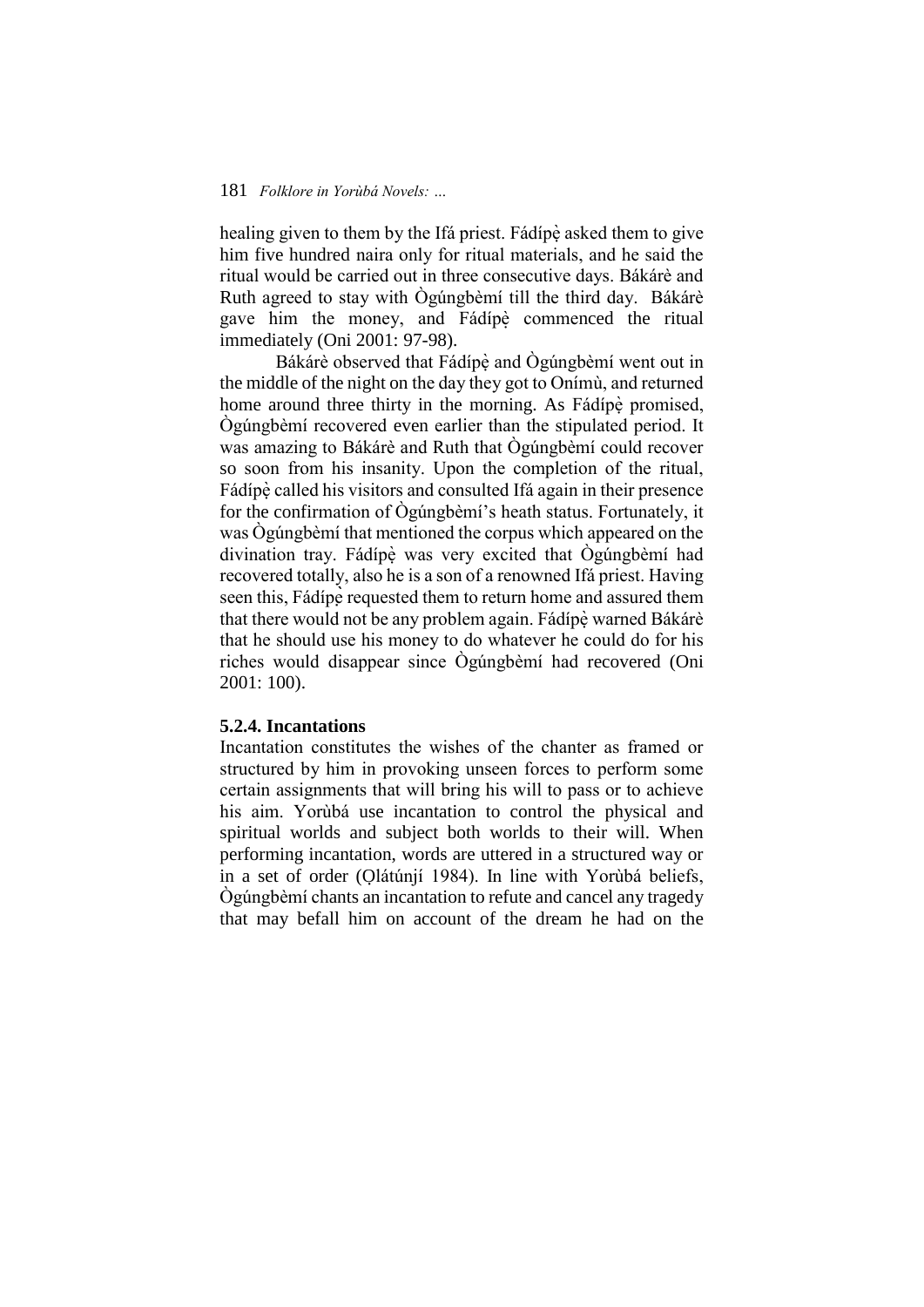previous night. He assured his wife that there would not be any danger on his way, he would go to work because if he decides to stay back at home, the white men he works with might sack him. The incantation he used to avert the fulfilment of his bad dream is:

| Ogbólógbòó ekùn, eyinjú      | An old Tiger which uses the     |
|------------------------------|---------------------------------|
| níí fi í tanná               | eyeball to ignite fire          |
| Ayànmó ękùn, a pèse          | The Tiger's destiny provides    |
| Wón délé Olófin              | They got to Olófin's house      |
| Wón ń bú ganranmú            | They were threatening           |
| Wón ń bú ganranmù            | They were threatening           |
| Wón láwon fé pa Múkúseré     | They said they want to kill     |
| omo Orúnmilà                 | Múkúseré, Orúnmilà's son        |
| Örúnmilà lénikan ò leè pa    | Orúnmìlà said no one can kill   |
| Múkúseré omo tòun            | Múkúseré, his son               |
| O ní wọn kì í torí ẹyìn      | He said no one produces palm    |
| kan şepo                     | oil because of an unshelled     |
|                              | palm nut                        |
| Won kì í torí èkùró kan pàdí | No one produces unguent (àdí)   |
|                              | because of a palm nut           |
| Won kì í torí okà bàbà kan   | No one produces wine because    |
| pon otí                      | of a seed of guinea corn        |
| Ó ní ogbe kì í sí lórí àkùkọ | He said cock does not have      |
|                              | cock's comb (ogbe) on its head  |
| Ó ní Öràngún méjì kò níí     | He said two Orangún would not   |
| jệ kí wón lè pa omo òun.     | allow them to kill his own son. |

Ògúngbèmí did not yield to the advice of his wife, but left home for work. Unfortunately, he lost his right hand at work due to his disobedience. Several men have lost their lives on the account of not yielding to their wives' advice.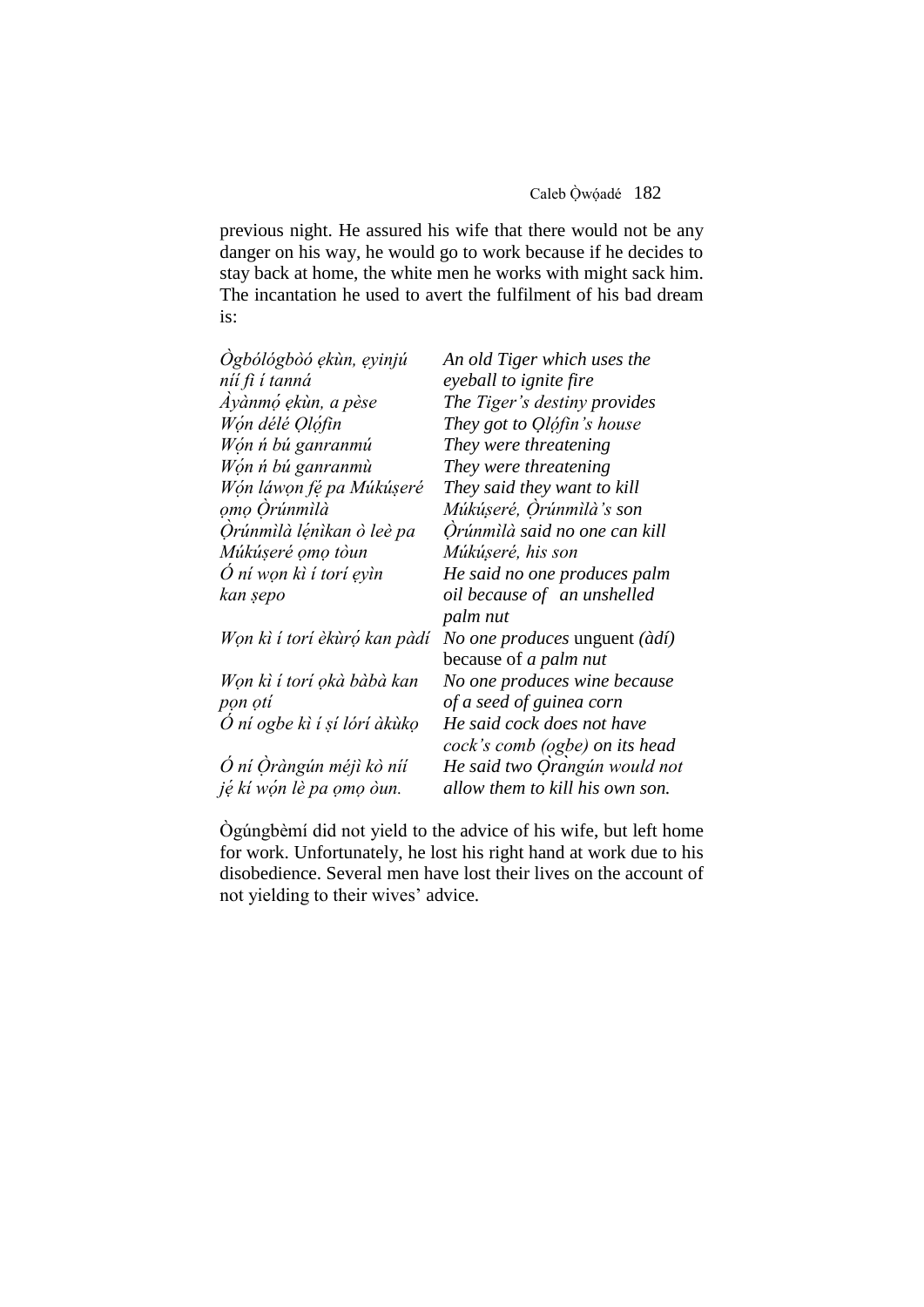# **6. Conclusion and Recommendations**

This paper has brought to light the fact that the selected novels serve as a device for voicing concerns relating to documentation and preservation of Yorùbá indigenous values and practices; and apprehension over decline and decadence of traditional culture. It showed that it is very necessary and essential to document and preserve Yoruba culture in writing, especially in literary arts written in indigenous languages or European languages that would be familiar to the future generation. It argued that such should be done with the aim of preventing the culture, most especially folklore, from going into extinction since preservation empowers the society to protect its culture from misuse and utilize it for development. The paper observed that Yoruba culture needs to be sustained if the people trully want sustained development in the areas of economic, social and environmental lives of the nation. The study established that Yorùbá novel is a viable tool for fulfilling this purpose when folklore materials are incorporated in the story line.

By way of recommendation, folklore forms should be taken as part of Yorùbá cultural archives, having similar functions and facing similar challenges as other groups of items there. This traditional resource must be used often in Yorùbá literary arts in writing story books to teach children the traditions of their forefathers. Society must be aware that literacy is not a threat in any form to orality, rather it presents a special challenge to people and governments to develop strategies that will look after the continuation of our oral traditions (Haring 2007:30). Therefore, all arms of government should be ready to promote and elevate oral traditions in Nigeria to the point of showcasing our folklore globally as practiced in developed nations by sponsoring documentation and preservation of 'all-most-go-into-extinction' oral traditions across the nation.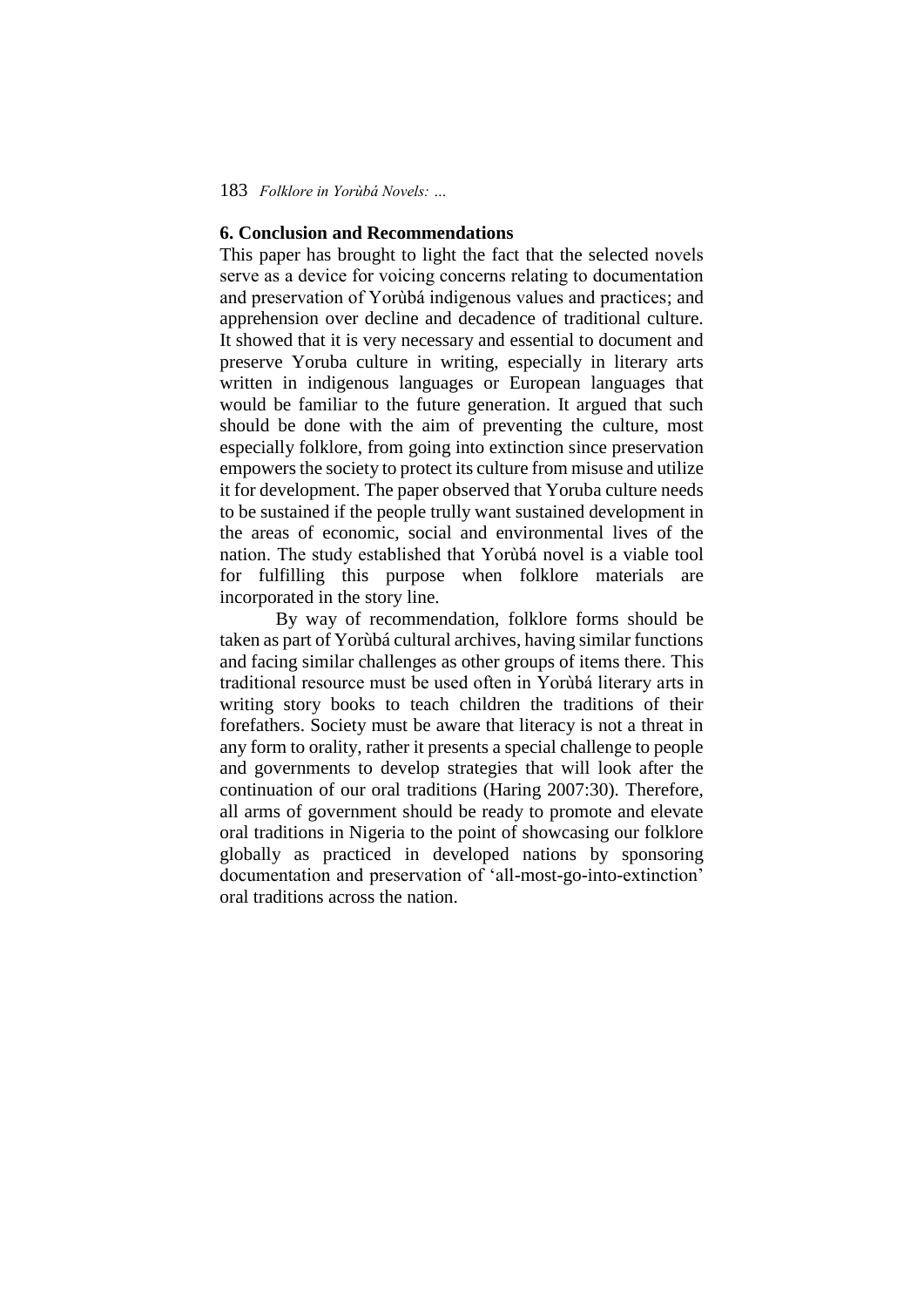### **References**

- Abímbọ́lá, W. (1975) *Sixteen Great Poems of Ifá*. Paris: UNESCO,
- Adélékè, D. (2016) "Isínnije nínú Isé Onà Lítírésò Akínwùmí Oròjídé-Ìṣòlạ́ ', Adélékè, D. (ed.) *Àṣà, Èrò àti Èdè nínú Iṣe -̣ọnà Aláwòmo -̣ Lítíréṣo ̣Akínwùmí Ìṣo ḷ á*, pp. 66- 84, Ibadan: DB Martoy Books
- Ajíkòbi, O. (2013) *Àlọ́Àpamò: Ó ń lọ, à ń sìn í ̣ n*. Lagos: The Graphics Men.
- Ajíbádé, G. (2007) "New Wine in Old Cups: Post-colonial Performance of Christian Music in Yorùbá Land", *106 Studies in World Christianity* 13(1), pp. 105-126.
- Akínyẹmí, A. (2008) "A Conversation with Akínwùmí Ìsòlá on his Writing Life", Akínyemí, A. & T. Fálólá (eds.) *Emerging Perspectives on Akínwùmí Ìṣo ḷ á,* pp. 429- 452, Trenton: Africa World Press.
- Akínyẹmí, A. and O. Ajíbájé (2016) "Îlò Lítíréṣọ̀ Alohụ̀n nínú *Ogún Ọmọdé"*, Adélékè, D. (ed.) *Àṣà, Èrò àti Èdè nínú Iṣe -̣ọnà Aláwòmo -̣ Lítíréṣo ̣Akínwùmí Ìṣo ḷ á*, Ìbàdàn: DB Martoy Books.
- Babalọla, A. (1973) *Àkójọpọ̀ ̣Àlọ́Ìjàpá apá kìíní*. London: Oxford University Press.
- Babáyẹmí, S. (1980) *Egúngún among the Ọ̀yọ́Yorùbá*. Ìbàdàn: Board Publications Limited.
- Bascom, W. (1965) "The Forms of Folklore: Prose Narratives", *Journal of American Folklore* 78, No. 307, pp. 3-20.
- Bascom, W. (1969) *Ifa Divination: Communication between Gods and Men in West Africa*. USA: Indiana University Press.
- Ben-Amos, D. (1976) "Analytical Categories and Ethnic Genres", Ben-Amos, D. (ed.) *Folklore Genres,* pp. 215- 242, Austin: University of Texas Press.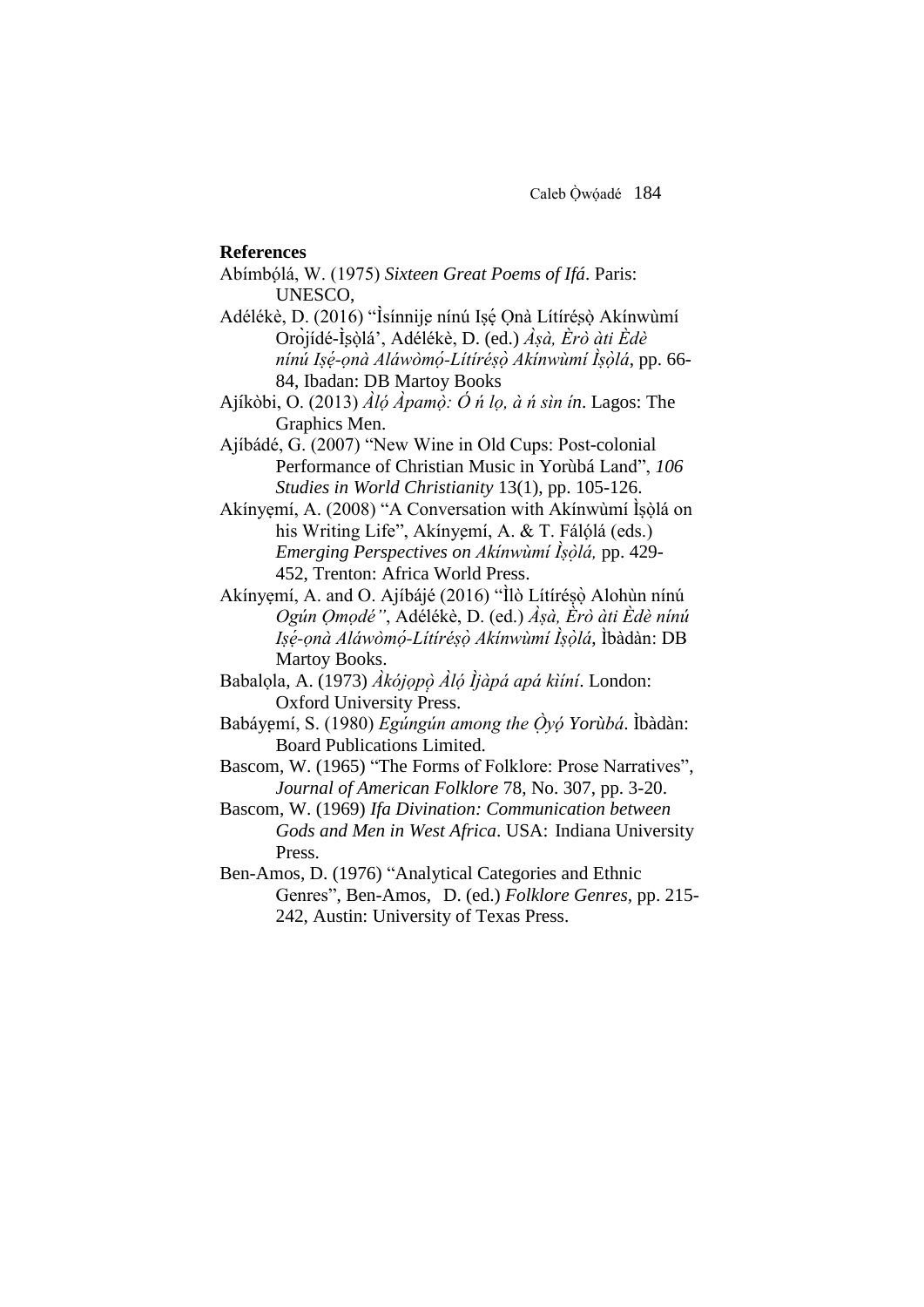- Choudhury, S. (2014) "Folklore and Society in Transition: A Study of *The Palmwine Drinkard* and *The Famished Road"*, *African Journal of History and Culture* Vol. 6 (1), pp. 3-11.
- Dorson, R. (1972) *Folklore and folklife: an introduction.* Chicago: University of Chicago Press.
- El-Shamy, H. (1967) *Folklore Behavior: A Theory for the Study of the Dynamics of Traditional Culture*. Doctoral Thesis, Department of Folklore, Indiana University, Bloomington.
- Fágúnwà, D. (1950) *Ògbójú Ọdẹ nínú Igbó Irúnmọlè*. I*̣* ̀bàdàn: Evans Brothers Nigeria Publishers Limited.
- Fájényò, S. (2016) "Àgbéyèwò Ilò Ewì Alohùn Yorùbá nínú Efúnsetán Aníwúrà tí Akínwùmí Ìṣòlá kọ", Adélékè, D. (ed.) *Àṣà, Èrò àti Èdè nínú Iṣe -̣ọnà Aláwòmo -̣ Lítíréṣo Akínwùmí Íṣòlá*, pp. 153-16, Íbàdàn: DB Martoy Books.
- Fálétí, A. (1969) *ỌmọOlókùn - Ẹṣin*. London: University of London Press.
- Glazer, M. (1997) Functionalism. Green, T. (ed.) *Folklore: An Encyclopaedia of Beliefs, Customs, Tales, Music, and Art* Volume 1, Pp. 386-389, Oxford: Santa Barbara.
- Haring, L. (2007) *Safeguarding Oral Traditions and Expressions*, Commissioned by the Intangible Heritage Section of UNESCO.
- Hawkes, J. (2001) *The Fourth Pillar of Sustainability: Culture's Essential Role in Public Planning*. Victoria: Common Ground Publishing Pty Ltd in association with the Cultural Development Network.
- Ihueze, O. (2015) "Folklore in Literature: A Tool for Culture Preservation and Entertainment", *International Journal of Humanities and Social Science Invention,* pp.57-61.
- Ìsòlá, A. (1990) Ogún Omodé. Ìbàdàn: University Press Plc.
- Ìṣo ḷá, A. (1998) *The Modern Yorùbá Novel: An Analysis of the*